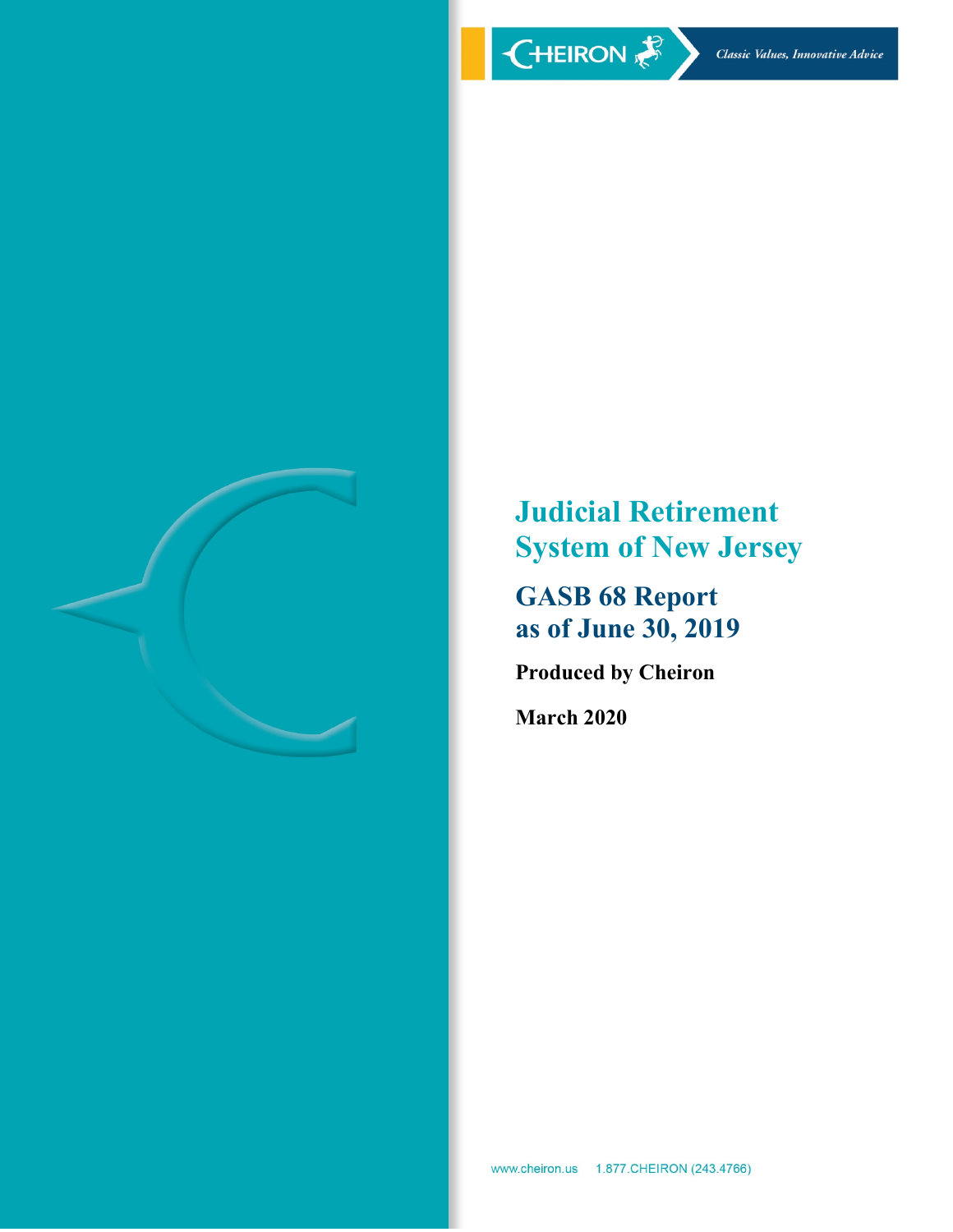# **TABLE OF CONTENTS**

| <b>Section</b>    | <u>Page</u> |  |
|-------------------|-------------|--|
| Section I         |             |  |
| Section II        |             |  |
| Section III       |             |  |
| Section IV        |             |  |
| <i>Appendices</i> |             |  |
|                   |             |  |
|                   |             |  |
|                   |             |  |
|                   |             |  |
|                   |             |  |
|                   |             |  |

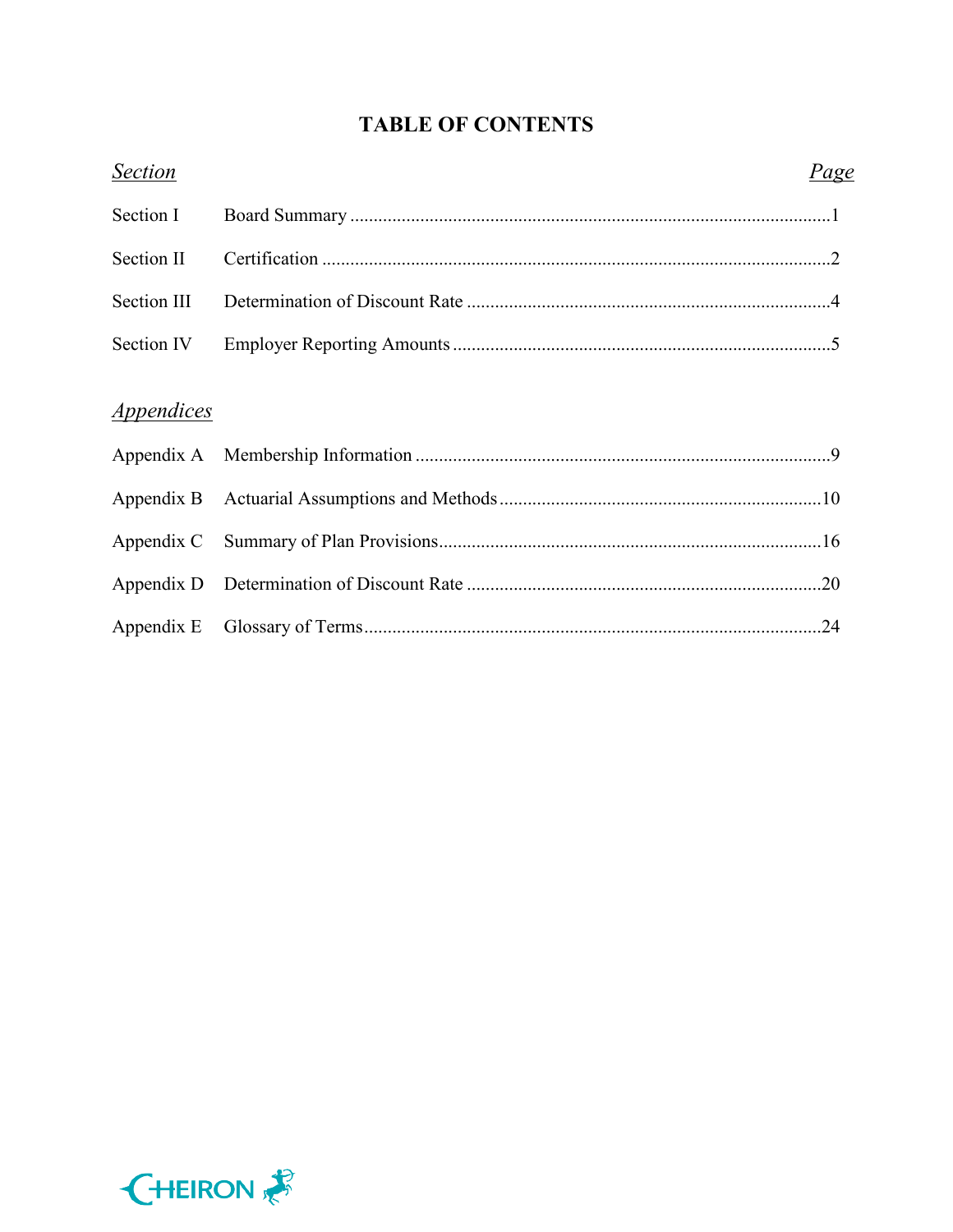## **SECTION I – BOARD SUMMARY**

The purpose of this report is to provide accounting and financial disclosure information under Government Accounting Standards Board Statement 68 for the Judicial Retirement System of New Jersey (JRS, Plan or System). This information includes:

- Disclosure of Deferred Inflows and Outflows, and
- Calculation of the Annual Pension Expense.

# **Highlights**

The reporting date for JRS is June 30, 2019. Measurements as of the reporting date are based on the fair value of assets as of June 30, 2019 and the Total Pension Liability as of the valuation date, July 1, 2018, updated to June 30, 2019. As a result of the Experience Study covering the period July 1, 2014 through June 30, 2018, the assumed rates of retirement, mortality, salary increases, and inflation were updated. To see a detailed comparison of the changes refer to the Draft Experience Study. The assumed discount rate used to measure the Total Pension Liability was also changed as of the measurement date. We are not aware of any other significant events between the valuation date and the measurement date so the update procedures only included the addition of service cost and interest cost offset by actual benefit payments and an adjustment to reflect the changes in assumptions. Additional information about the TPL can be found in the GASB 67 report.

| <b>Table I-1</b><br><b>Summary of Results</b>                                                             |          |                                                               |           |                                                          |  |
|-----------------------------------------------------------------------------------------------------------|----------|---------------------------------------------------------------|-----------|----------------------------------------------------------|--|
| <b>Measurement Date</b>                                                                                   |          | 6/30/2019                                                     |           | 6/30/2018                                                |  |
| Net Pension Liability<br>Deferred Outflows<br>Deferred Inflows<br>Net Impact on Statement of Net Position | \$<br>\$ | 952, 358, 213<br>(126, 216, 779)<br>23,774,553<br>849,915,987 | - \$<br>S | 754,294,872<br>(18,062,743)<br>52,394,447<br>788,626,576 |  |
| Pension Expense<br>Pension Expense (% of Payroll)                                                         | \$       | 90,992,111<br>117.01%                                         | -\$       | 43, 367, 178<br>62.65%                                   |  |

The following table provides a summary of the key results during this reporting period.

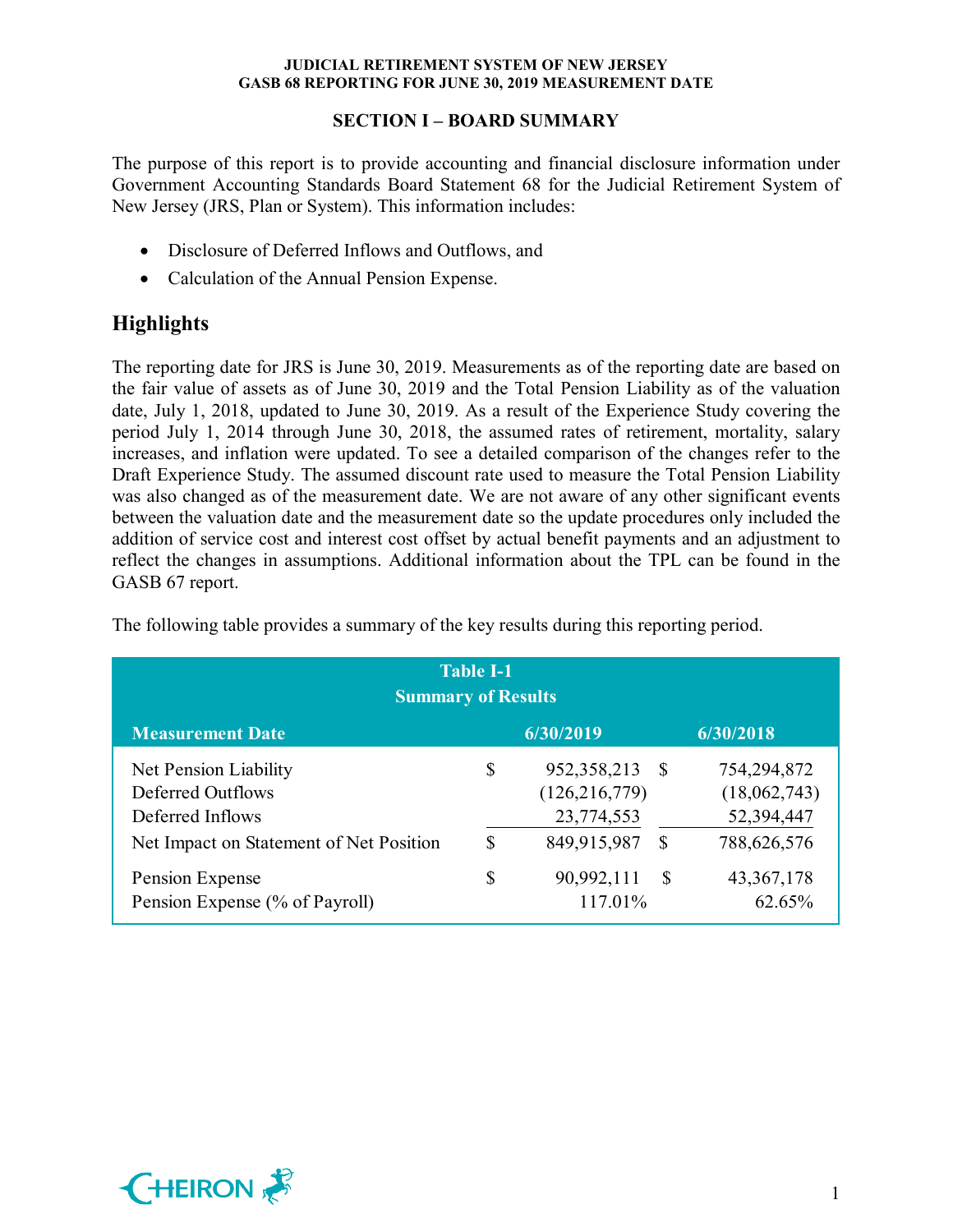#### **SECTION II – CERTIFICATION**

The purpose of this report is to provide accounting and financial reporting information under GASB 68 for the Judicial Retirement System of New Jersey (JRS). This report is for the use of JRS, the Division of Pensions and Benefits (DPB) and their auditors in preparing financial reports in accordance with applicable law and accounting requirements. This report is not appropriate for other purposes, including the measurement of funding requirements for JRS and estimating the price to settle JRS's obligations.

In preparing our report, we relied on information (some oral and some written) supplied by the Division of Pensions and Benefits. This information includes, but is not limited to, the plan provisions, employee data, and financial information. We performed an informal examination of the obvious characteristics of the data for reasonableness and consistency in accordance with Actuarial Standard of Practice No. 23.

Future actuarial measurements may differ significantly from the current measurements due to such factors as the following: plan experience differing from that anticipated by the economic or demographic assumptions; changes in economic or demographic assumptions; and changes in plan provisions or applicable law.

For purposes of this report, the projection of the Plan's contributions and projected benefit payments as of June 30, 2019 was based on the recommended demographic assumptions of the July 1, 2014 – June 30, 2018 Draft Experience Study, pending approval by the State House Commission. The calculation of the Total Pension Liability as of June 30, 2019 was based on the same demographic assumptions except for the mortality assumption, which was based on the SOA's MP-2019 mortality improvement scale upon direction from the DPB. While we do not find the use of the SOA's Scale MP-2019 unreasonable, it does not reflect the analysis of actual mortality experience from our Experience Study which was the basis for our recommended mortality assumptions, including the mortality improvement scale.

Based on the State Treasurer's recommendation the following investment return assumptions are used to determine the actuarially determined contributions:

- Effective with the July 1, 2017 valuation: 7.50% per annum,
- Effective with the July 1, 2019 valuation: 7.30% per annum,
- Effective with the July 1, 2021 valuation: 7.00% per annum.

In accordance with Paragraph 40 of GASB Statement No. 67, the projection of the Plan's fiduciary net position is based on a long-term expected rate of return of 7.00% per annum.

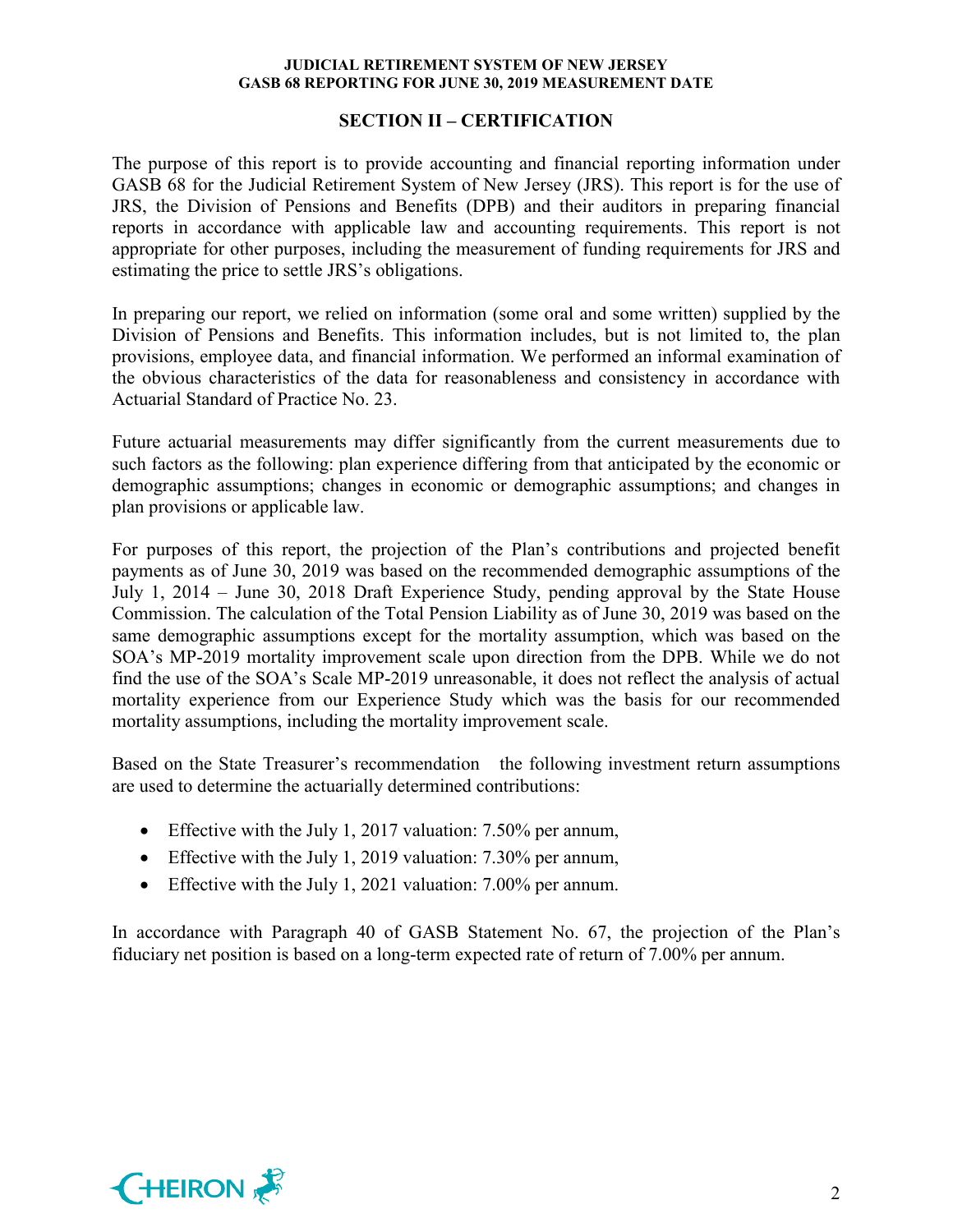#### **SECTION II – CERTIFICATION**

This report and its contents have been prepared in accordance with generally recognized and accepted actuarial principles and practices and our understanding of the Code of Professional Conduct and applicable Actuarial Standards of Practice set out by the Actuarial Standards Board as well as applicable laws and regulations. Furthermore, as credentialed actuaries, we meet the Qualification Standards of the American Academy of Actuaries to render the opinion contained in this report. This report does not address any contractual or legal issues. We are not attorneys and our firm does not provide any legal services or advice.

This report was prepared for JRS for the purposes described herein and for the use by the plan auditors in completing an audit related to the matters herein. Other users of this report are not intended users as defined in the Actuarial Standards of Practice, and Cheiron assumes no duty or liability to such other users.

Janet Cranna, FSA, FCA, MAAA, EA Anu Patel, FSA, MAAA, EA Principal Consulting Actuary Principal Consulting Actuary

Anu Patil

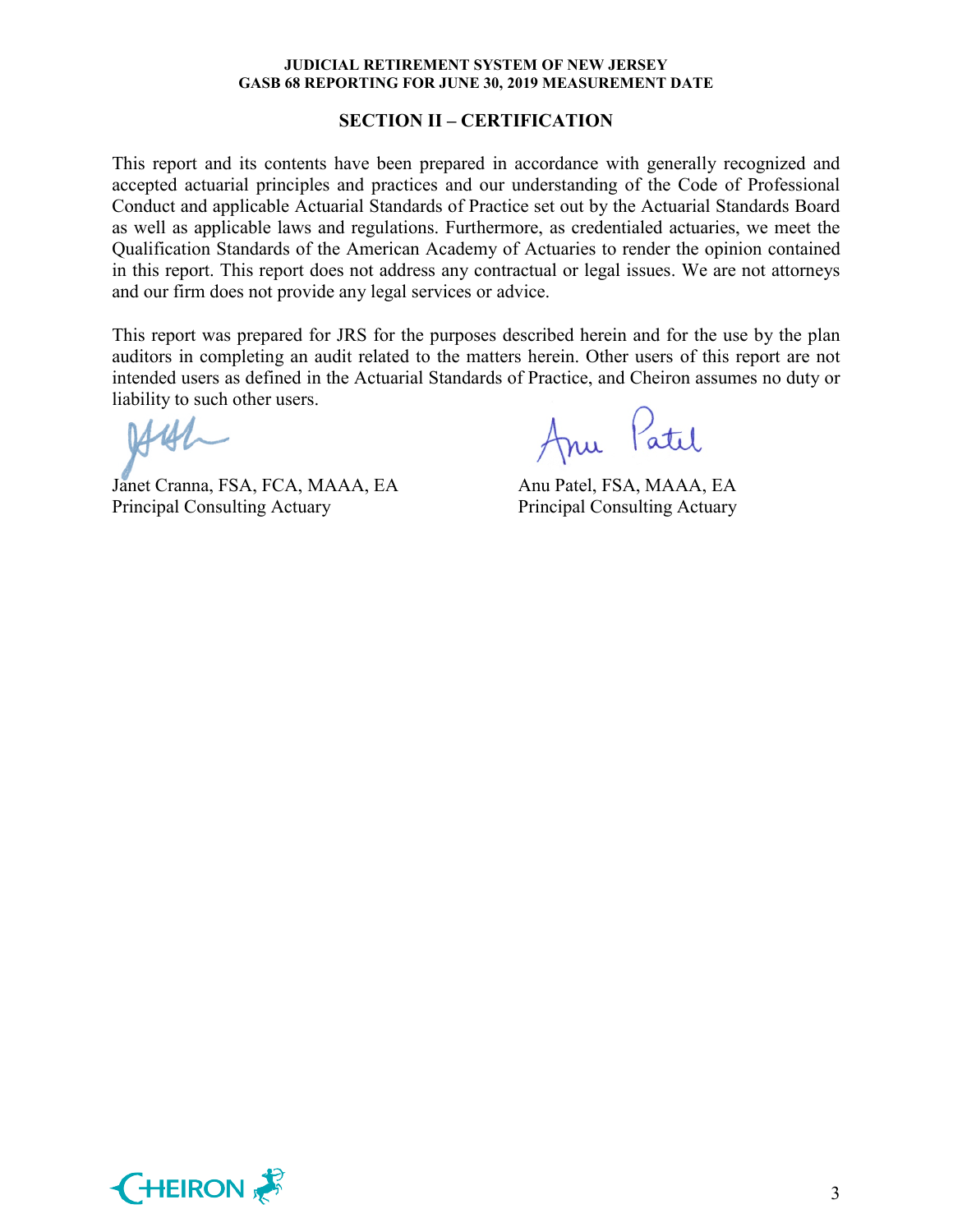## **SECTION III – DETERMINATION OF DISCOUNT RATE**

The discount rate used to measure the Total Pension Liability was 4.09% as of June 30, 2018 and 4.07% as of June 30, 2019. As discussed with the Division of Pensions and Benefits, the projection of cash flows used to determine the discount rate as of June 30, 2019 assumed:

- In accordance with Paragraph 40 of GASB Statement No. 67, the projection of the Plan's fiduciary net position is based on a long-term expected rate of return of 7.00% per annum.
- In accordance with Paragraph 37 of GASB Statement No. 67, the projection of the Plan's contributions and projected benefit payments are based on the same assumptions used to determine the expected contributions for the System. The demographic assumptions are based on the recommendations of the July 1, 2014 – June 30, 2018 Draft Experience Study, pending approval by the State House Commission.

Based on the State Treasurer's recommendation the following investment return assumptions are used to determine the actuarially determined contributions:

- o Effective with the July 1, 2017 valuation: 7.50% per annum,
- o Effective with the July 1, 2019 valuation: 7.30% per annum,
- o Effective with the July 1, 2021 valuation: 7.00% per annum.
- It is assumed that the State will contribute 70.00% of the actuarially determined contribution for JRS and 100% of its Non-Contributory Group Insurance Premium Fund (NCGIPF) contribution for all years of the projection. The 70.00% contribution rate is the total State contribution rate expected to be paid in fiscal year ending June 30, 2020 with respect to the actuarially determined contribution for the fiscal year ending June 30, 2020 for all State administered retirement systems.
- Consistent with Chapter 83, P.L. 2016, it is assumed that the State will make pension contributions in equal amounts at the end of each quarter.
- Annual administrative expenses are assumed to be 0.34% of expected pension benefit payments.

Based on these assumptions, the pension Plan's fiduciary net position was projected to be available to make all projected future benefit payments of current Plan members through fiscal year 2030. Municipal bond rates of 3.87% as of June 30, 2018 and 3.50% as of June 30, 2019 were used in the development of the blended GASB discount rate after the Plan's fiduciary net position was no longer sufficient to make future benefit payments. As selected by the State Treasurer, the rates are based on the Bond Buyer GO 20-Bond Municipal Bond Index. Based on the long-term rate of return of 7.00% and the municipal bond rate of 3.87% as of June 30, 2018 and the long-term rate of return of 7.00% and the municipal bond rate of 3.50% as of June 30, 2019, the blended GASB discount rates are 4.09% as of June 30, 2018 and **4.07%** as of June 30, 2019. The assumed discount rates have been determined in accordance with the method prescribed by GASB Statement No. 67.

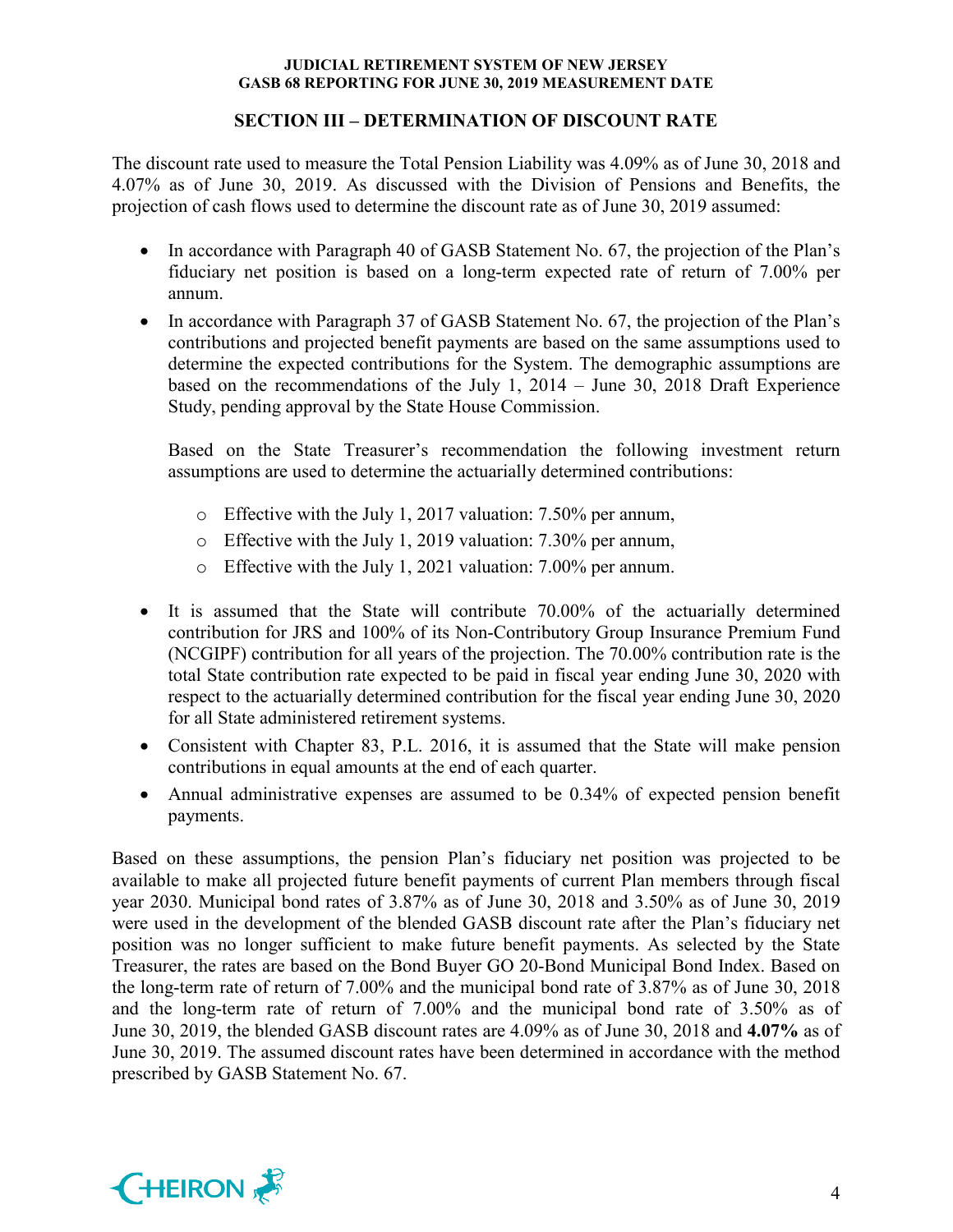## **SECTION IV – EMPLOYER REPORTING AMOUNTS**

We understand the State has elected to use the 2019 measurement date for its 2020 reporting date. As a result, the schedules in this section will be used by the State for its 2020 reporting.

The impact of experience gains or losses and assumption changes on the TPL are recognized in expense over the average expected remaining service life of all active and inactive members of the System. As of the measurement date, this recognition period was 3.68 years.

The following tables summarize the current balances of deferred outflows and deferred inflows of resources along with the net recognition over the next five years.

| <b>Table IV-1</b><br><b>Schedule of Deferred Inflows and Outflows of Resources</b>   |               |                                                           |              |                                                          |
|--------------------------------------------------------------------------------------|---------------|-----------------------------------------------------------|--------------|----------------------------------------------------------|
|                                                                                      |               | <b>Deferred</b><br><b>Outflows of</b><br><b>Resources</b> |              | <b>Deferred</b><br><b>Inflows of</b><br><b>Resources</b> |
| Differences between expected and actual experience<br>Changes in assumptions         | <sup>\$</sup> | 16,049,259<br>110,167,520                                 | $\mathbb{S}$ | 3,879,274<br>19,453,706                                  |
| Net differences between projected and actual earnings<br>on pension plan investments |               | $\theta$                                                  |              | 441,573                                                  |
| <b>Total</b>                                                                         |               | 126,216,779                                               | <b>S</b>     | 23,774,553                                               |

| <b>Measurement year ended June 30:</b> |               |            |  |
|----------------------------------------|---------------|------------|--|
|                                        | 2020          | 32,188,296 |  |
|                                        | 2021          | 38,746,051 |  |
|                                        | 2022          | 31,186,715 |  |
|                                        | 2023          | 321,164    |  |
|                                        | 2024          | 0          |  |
|                                        | Thereafter \$ | $\theta$   |  |

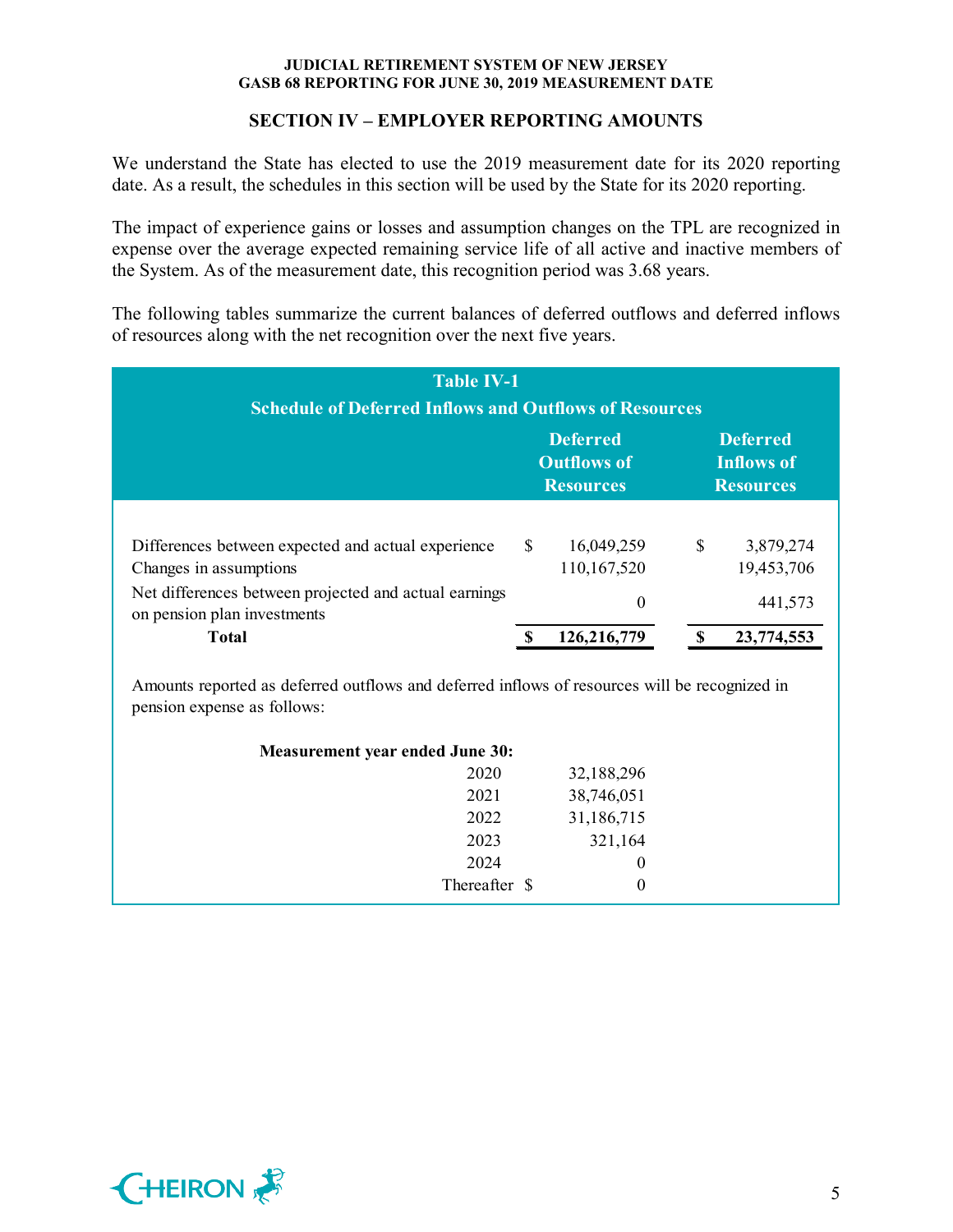## **SECTION IV – EMPLOYER REPORTING AMOUNTS**

|                                       |                          |                    |                                                                                                                                     | <b>Table IV-2</b> |                    |                  |               |                  |               |                  |      |                  |
|---------------------------------------|--------------------------|--------------------|-------------------------------------------------------------------------------------------------------------------------------------|-------------------|--------------------|------------------|---------------|------------------|---------------|------------------|------|------------------|
|                                       |                          |                    | <b>Detailed Schedule of Deferred Inflows and Outflows of Resources</b>                                                              |                   |                    |                  |               |                  |               |                  |      |                  |
|                                       |                          |                    | Recognition of differences between expected and actual experience                                                                   |                   |                    |                  |               |                  |               |                  |      |                  |
| From                                  | Remaining                |                    | Remaining                                                                                                                           |                   |                    |                  |               |                  |               |                  |      |                  |
| Measurement                           | Recognition              |                    | Deferred (Inflows)                                                                                                                  |                   |                    |                  |               | Recognition Year |               |                  |      |                  |
| Year Ending                           | Period                   |                    | and Outflows*                                                                                                                       | 2019              |                    | 2020             |               | 2021             |               | 2022             |      | 2023             |
| 2019                                  | 3.68                     | $\mathbf S$        | 19,557,727 \$                                                                                                                       | 5,314,600         | $\mathbf{\hat{s}}$ | 5,314,600        | $\mathcal{S}$ | 5,314,600        | $\mathbb{S}$  | 3,613,927        | - \$ | $\overline{0}$   |
| 2018                                  | 2.66                     |                    | (6,216,185)                                                                                                                         | (2,336,911)       |                    | (2,336,911)      |               | (1,542,363)      |               | 0                |      | $\Omega$         |
| 2017                                  | 1.44                     |                    | 5,910,979                                                                                                                           | 4,104,847         |                    | 1,806,132        |               | 0                |               | $\boldsymbol{0}$ |      | $\Omega$         |
| 2016                                  | 0.44                     |                    | 32,594                                                                                                                              | 32,594            |                    | $\bf{0}$         |               | $\mathbf{0}$     |               | 0                |      | $\boldsymbol{0}$ |
| Total                                 |                          | \$                 | 19,285,115 \$                                                                                                                       | 7,115,130 \$      |                    | 4,783,821        | -S            | 3,772,237 \$     |               | 3,613,927 \$     |      | $\Omega$         |
|                                       |                          |                    |                                                                                                                                     |                   |                    |                  |               |                  |               |                  |      |                  |
| Recognition of changes in assumptions |                          |                    |                                                                                                                                     |                   |                    |                  |               |                  |               |                  |      |                  |
| From                                  | Remaining                |                    | Remaining                                                                                                                           |                   |                    |                  |               |                  |               |                  |      |                  |
| Measurement                           | Recognition              |                    | Deferred (Inflows)                                                                                                                  |                   |                    |                  |               | Recognition Year |               |                  |      |                  |
| Year Ending                           | Period                   |                    | and Outflows*                                                                                                                       | 2019              |                    | 2020             |               | 2021             |               | 2022             |      | 2023             |
| 2019                                  | 3.68                     | \$                 | 151,274,804 \$                                                                                                                      | 41,107,284 \$     |                    | 41,107,284 \$    |               | 41,107,284       | <sup>\$</sup> | 27,952,952 \$    |      | $\overline{0}$   |
| 2018                                  | 2.66                     |                    | (16,777,410)                                                                                                                        | (6,307,297)       |                    | (6,307,297)      |               | (4,162,816)      |               | $\Omega$         |      | $\Omega$         |
| 2017                                  | 1.44                     |                    | (29,400,852)                                                                                                                        | (20, 417, 259)    |                    | (8,983,593)      |               | $\mathbf{0}$     |               | $\theta$         |      | $\theta$         |
| 2016                                  | 0.44                     |                    | 10,958,757                                                                                                                          | 10,958,757        |                    | $\theta$         |               | 0                |               | 0                |      | $\overline{0}$   |
| Total                                 |                          | \$                 | 116,055,299 \$                                                                                                                      | 25,341,485 \$     |                    | 25,816,394 \$    |               | 36,944,468       | $\mathbb{S}$  | 27,952,952 \$    |      | $\Omega$         |
| From<br>Measurement                   | Remaining<br>Recognition |                    | Recognition of net differences between projected and actual earnings on pension plan investments<br>Remaining<br>Deferred (Inflows) |                   |                    |                  |               | Recognition Year |               |                  |      |                  |
| Year Ending                           | Period                   |                    | and Outflows*                                                                                                                       | 2019              |                    | 2020             |               | 2021             |               | 2022             |      | 2023             |
| 2019                                  | 5.00                     | $\mathbf{\hat{S}}$ | 1,605,812 \$                                                                                                                        | 321,162 \$        |                    | 321,162 \$       |               | 321,162 \$       |               | 321,162 \$       |      | 321,164          |
| 2018                                  | 4.00                     |                    | (2,805,298)                                                                                                                         | (701, 324)        |                    | (701, 324)       |               | (701, 324)       |               | (701, 326)       |      | $\Omega$         |
| 2017                                  | 3.00                     |                    | (4,771,478)                                                                                                                         | (1,590,493)       |                    | (1,590,493)      |               | (1,590,492)      |               | $\mathbf{0}$     |      | $\theta$         |
| 2016                                  | 2.00                     |                    | 7,117,473                                                                                                                           | 3,558,737         |                    | 3,558,736        |               | $\boldsymbol{0}$ |               | $\theta$         |      | $\theta$         |
| 2015                                  | 1.00                     |                    | 1,619,716                                                                                                                           | 1,619,716         |                    | $\boldsymbol{0}$ |               | $\theta$         |               |                  |      | $\Omega$         |
| Total                                 |                          | \$                 | 2,766,225 \$                                                                                                                        | 3,207,798 \$      |                    | 1,588,081        | $\mathbb{S}$  | $(1,970,654)$ \$ |               | $(380, 164)$ \$  |      | 321,164          |
|                                       |                          |                    |                                                                                                                                     |                   |                    |                  |               |                  |               |                  |      |                  |
|                                       |                          |                    |                                                                                                                                     |                   |                    |                  |               |                  |               |                  |      |                  |

*\* As of the beginning of the measurement year*

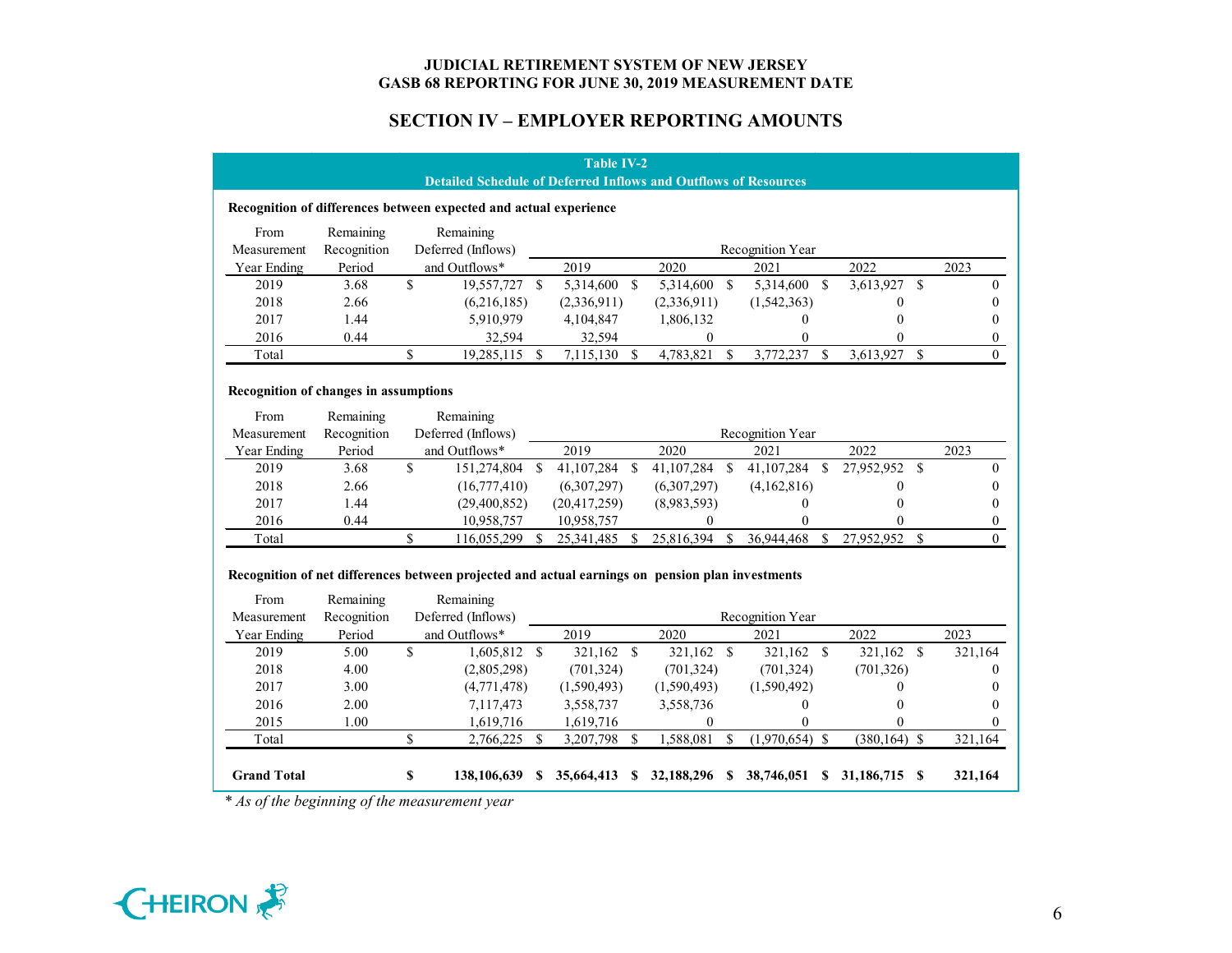## **SECTION IV – EMPLOYER REPORTING AMOUNTS**

The annual pension expense recognized by the State can be calculated two different ways. First, it is the change in the amounts reported on the Statement of Net Position that relate to JRS and are not attributable to employer contributions. That is, it is the change in NPL plus the changes in deferred outflows and inflows plus employer contributions.

Alternatively, annual pension expense can be calculated by its individual components. While GASB does not require or suggest the organization of the individual components shown in the following table, we believe it helps to understand the level and volatility of pension expense.

First, there are components referred to as operating expenses. These are items directly attributable to the operation of the plan during the measurement year. Service cost less employee contributions represents the increase in employer-provided benefits attributable to the year, and administrative expenses are the cost of operating JRS for the year.

Second, there are the financing expenses: the interest on the Total Pension Liability less the expected return on assets.

The final category is changes. This category will drive most of the volatility in pension expense from year to year. It includes any changes in benefits made during the year and the recognized amounts due to assumption changes, gains or losses on the TPL, and investment gains or losses.

The following table shows the development of pension expense for the State through both of these methodologies.

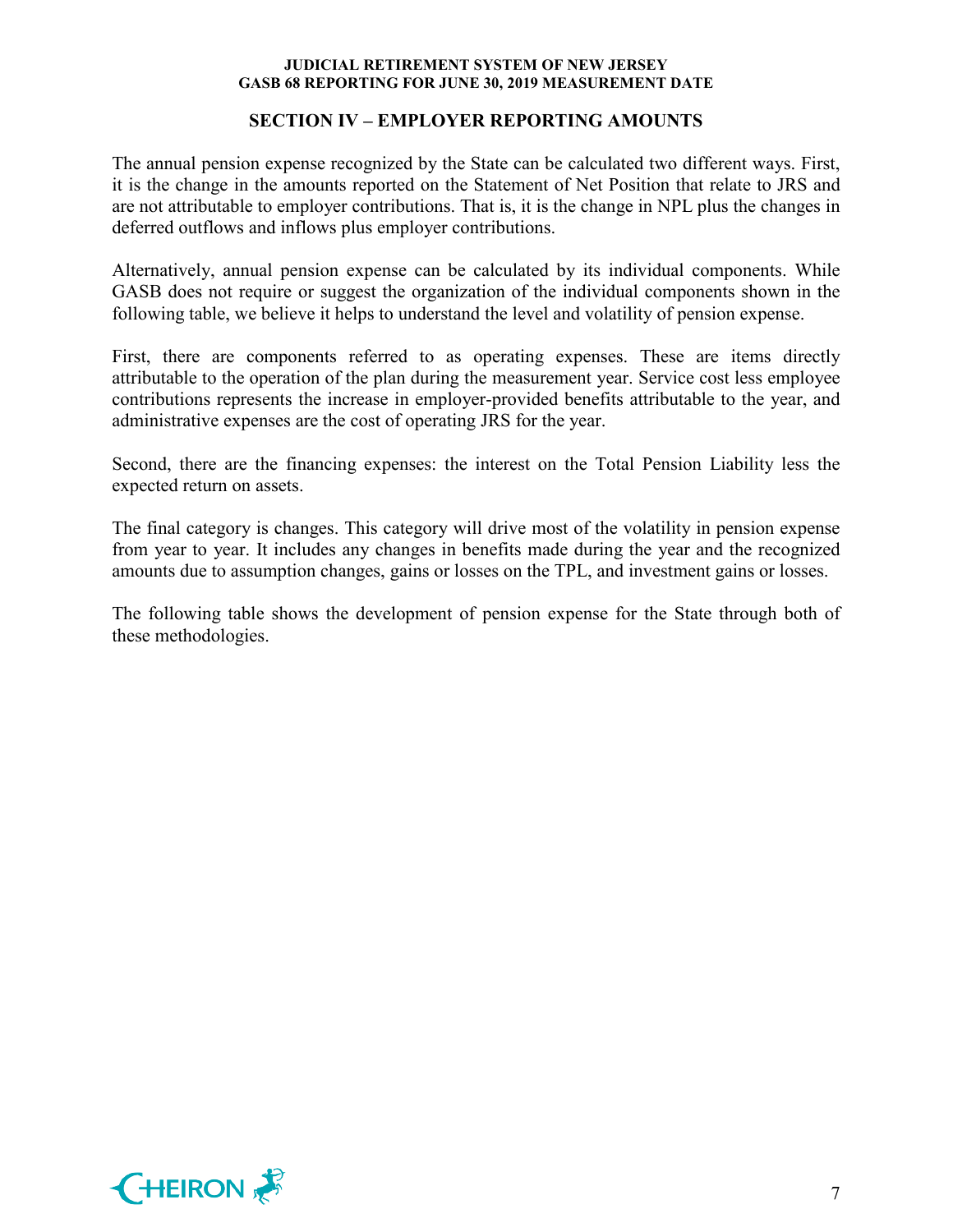## **SECTION IV – EMPLOYER REPORTING AMOUNTS**

| Table IV-3<br><b>Calculation of Pension Expense</b>            |              |                                |              |                           |  |
|----------------------------------------------------------------|--------------|--------------------------------|--------------|---------------------------|--|
| <b>Measurement Year Ending</b>                                 |              | 2019                           |              | 2018                      |  |
| Change in Net Pension Liability<br>Change in Deferred Outflows | \$           | 198,063,341<br>(108, 154, 036) | \$           | (7,775,790)               |  |
| Change in Deferred Inflows                                     |              | (28,619,894)                   |              | 31,810,782<br>(4,691,451) |  |
| <b>Employer Contributions</b>                                  |              | 29,702,700                     |              | 24,023,637                |  |
| <b>Pension Expense</b>                                         | $\mathbf S$  | 90,992,111                     | $\mathbf S$  | 43, 367, 178              |  |
| Pension Expense as % of Payroll                                |              | 117.01%                        |              | 62.65%                    |  |
| <b>Operating Expenses</b>                                      |              |                                |              |                           |  |
| Service cost                                                   | $\mathbb{S}$ | 37,584,273                     | $\mathbb{S}$ | 35,477,981                |  |
| Employee contributions                                         |              | (9,688,270)                    |              | (9,177,453)               |  |
| Administrative expenses                                        |              | 200,338                        |              | 185,364                   |  |
| Total                                                          | $\mathbf S$  | 28,096,341                     | $\mathbb{S}$ | 26,485,892                |  |
| <b>Financing Expenses</b>                                      |              |                                |              |                           |  |
| Interest cost                                                  | $\mathbb{S}$ | 38,067,870                     | $\mathbb{S}$ | 36,209,627                |  |
| Expected return on assets                                      |              | (10, 836, 513)                 |              | (11,303,247)              |  |
| Total                                                          | $\mathbf S$  | 27, 231, 357                   | $\mathbf S$  | 24,906,380                |  |
| <b>Changes</b>                                                 |              |                                |              |                           |  |
| Benefit changes                                                | \$           | $\Omega$                       | \$           | $\Omega$                  |  |
| Recognition of assumption changes                              |              | 25,341,485                     |              | (8,797,213)               |  |
| Recognition of liability gains and losses                      |              | 7,115,130                      |              | 1,553,147                 |  |
| Recognition of investment gains and losses                     |              | 3,207,798                      |              | (781, 028)                |  |
| Total                                                          | $\mathbf S$  | 35,664,413                     | $\mathbb{S}$ | (8,025,094)               |  |
| <b>Pension Expense</b>                                         | \$           | 90,992,111                     | \$           | 43,367,178                |  |

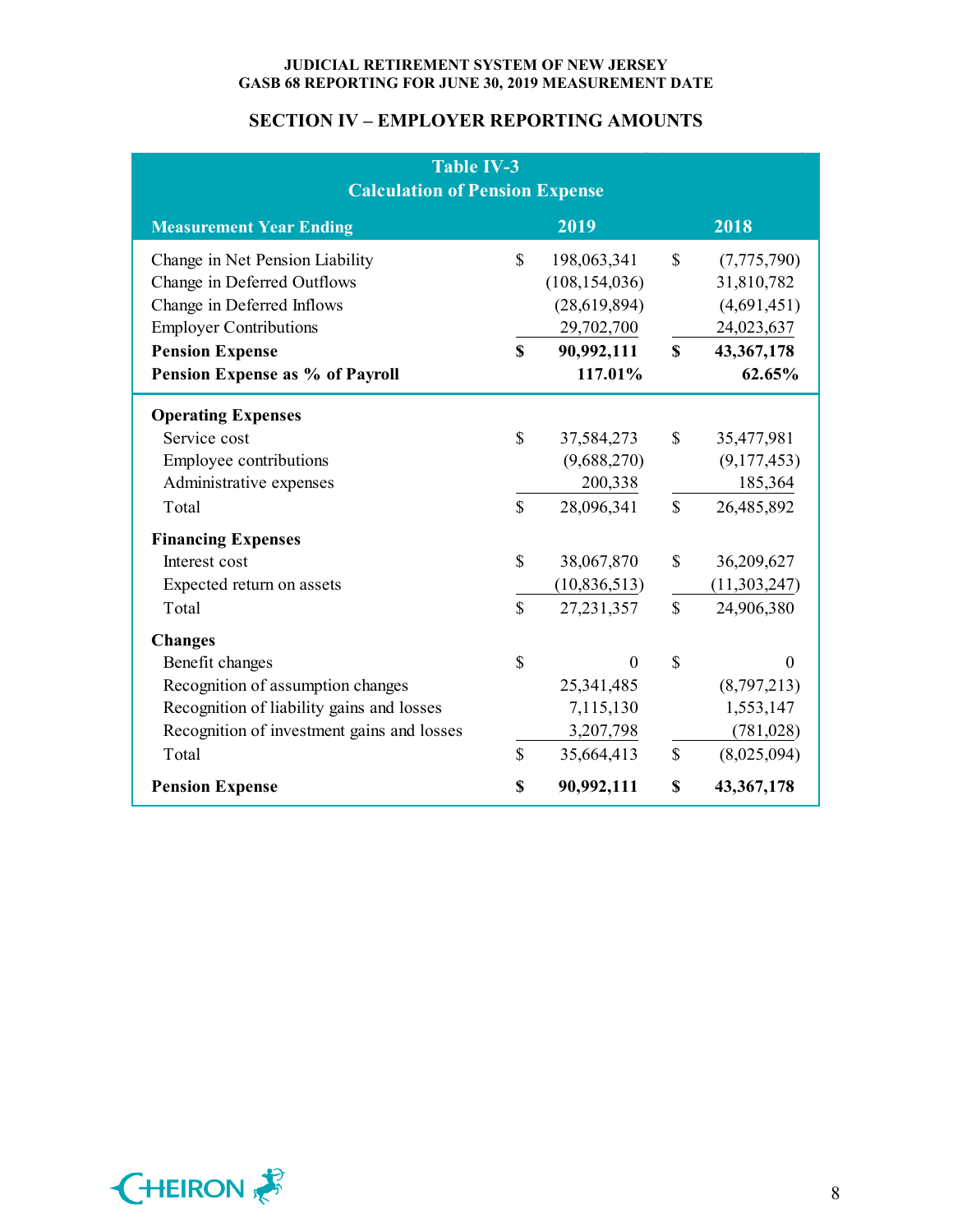## **APPENDIX A – MEMBERSHIP INFORMATION**

| <b>Plan Membership</b>                                                                 |               |                     |
|----------------------------------------------------------------------------------------|---------------|---------------------|
|                                                                                        | July $1,2018$ | <b>July 1, 2017</b> |
| <b>Contributing Actives</b>                                                            | 447           | 417                 |
| Non-Contributing Actives                                                               | 6             | 11                  |
| <b>Terminated Vested</b>                                                               | 4             |                     |
| <b>Inactive Receiving Benefits</b>                                                     | 614           | 607                 |
| Total                                                                                  | 1,071         | 1,039               |
| Annual Compensation for Contributing Actives<br>Annual Retirement Allowances for Those | \$77,763,777  | \$69,216,709        |
| Receiving Benefits                                                                     | \$57,164,048  | \$56,283,292        |

The July 1, 2017 membership information shown in the table above is based on Cheiron's processed data and may not match the prior actuary's report.

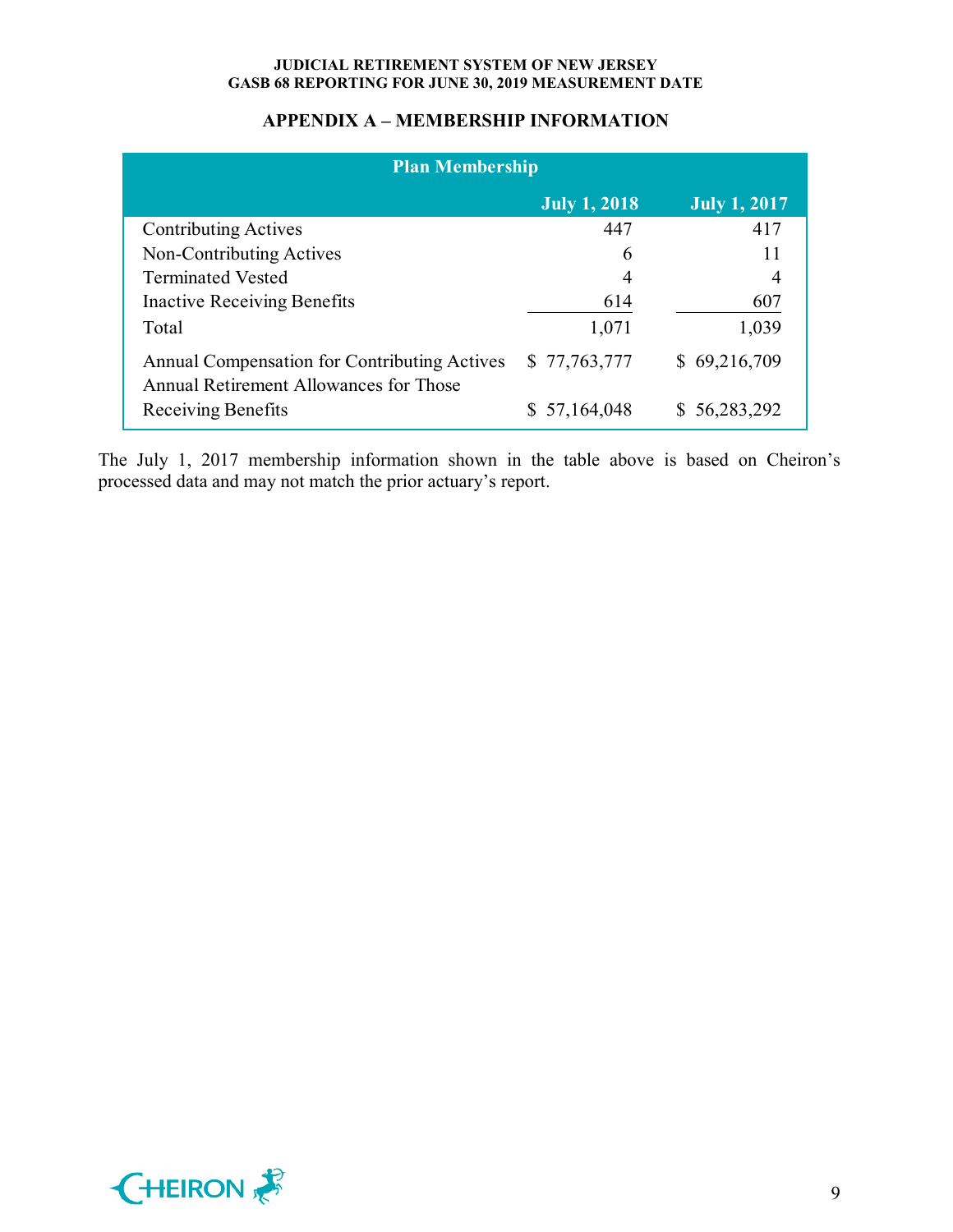## **APPENDIX B – ACTUARIAL ASSUMPTIONS AND METHODS**

# **A. Actuarial Assumptions**

| 1. Investment Rate of<br><b>Return for</b><br>determining<br><b>Actuarially</b><br><b>Determined</b><br><b>Contributions</b> | • July 1, 2018 valuation: 7.50% per annum, compounded annually.<br>July 1, 2019 valuation: 7.30% per annum, compounded annually.<br>July 1, 2020 valuation: 7.30% per annum, compounded annually.<br>$\bullet$<br>July 1, 2021 and later valuations: 7.00% per annum,<br>$\bullet$<br>compounded annually. |
|------------------------------------------------------------------------------------------------------------------------------|------------------------------------------------------------------------------------------------------------------------------------------------------------------------------------------------------------------------------------------------------------------------------------------------------------|
| <b>Rate of Return</b>                                                                                                        | 2. Long-Term Expected 7.00% per annum, compounded annually.                                                                                                                                                                                                                                                |
| 3. GASB 67 Effective<br><b>Discount Rate</b>                                                                                 | • June 30, 2018: 4.09% per annum, compounded annually.<br>• June 30, 2019: 4.07% per annum, compounded annually.                                                                                                                                                                                           |
| 4. Price Inflation                                                                                                           | 2.75% per annum, compounded annually.                                                                                                                                                                                                                                                                      |
| 5. Wage Inflation                                                                                                            | 3.25% per annum, compounded annually.                                                                                                                                                                                                                                                                      |
| 6. Cost-of-Living<br><b>Adjustments</b><br>(COLAs)                                                                           | No future COLA is assumed. Previously granted COLAs are<br>included in the data.                                                                                                                                                                                                                           |
| 7. Salary Increases                                                                                                          | Salaries are assumed to increase 4.6% from fiscal year ending<br>(FYE) 2018 to FYE 2019, 4.4% from FYE 2019 to FYE 2020,<br>2.0% per year for the following five years (from FYE 2020 to FYE<br>2025), and 2.75% per year thereafter.                                                                      |
|                                                                                                                              | Salary increases are assumed to occur on January 1.                                                                                                                                                                                                                                                        |
| 8. $401(a)(17)$ Pay Limit                                                                                                    | \$275,000 in 2018 increasing 2.75% per annum, compounded<br>annually.                                                                                                                                                                                                                                      |
| 9. Termination                                                                                                               | None assumed.                                                                                                                                                                                                                                                                                              |

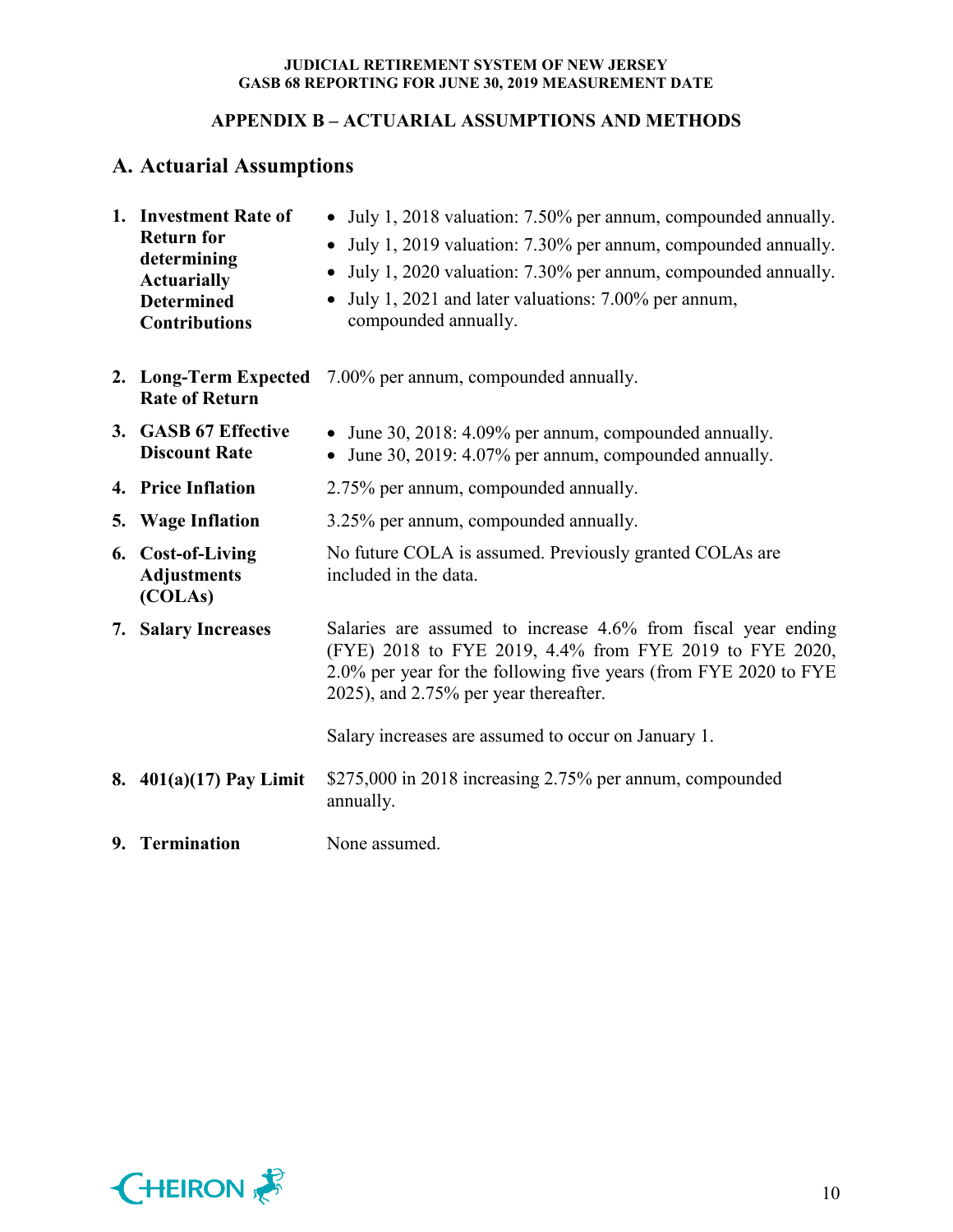#### **APPENDIX B – ACTUARIAL ASSUMPTIONS AND METHODS**

**10. Disability** Disability rates are as follows:

| Age | <b>Rates</b> | Age | <b>Rates</b> |
|-----|--------------|-----|--------------|
| 20  | 0.019%       | 45  | 0.064%       |
| 21  | 0.020        | 46  | 0.071        |
| 22  | 0.020        | 47  | 0.080        |
| 23  | 0.020        | 48  | 0.091        |
| 24  | 0.021        | 49  | 0.102        |
| 25  | 0.021        | 50  | 0.114        |
| 26  | 0.021        | 51  | 0.126        |
| 27  | 0.021        | 52  | 0.142        |
| 28  | 0.022        | 53  | 0.157        |
| 29  | 0.022        | 54  | 0.177        |
| 30  | 0.022        | 55  | 0.197        |
| 31  | 0.023        | 56  | 0.218        |
| 32  | 0.024        | 57  | 0.218        |
| 33  | 0.024        | 58  | 0.269        |
| 34  | 0.026        | 59  | 0.296        |
| 35  | 0.026        | 60  | 0.326        |
| 36  | 0.028        | 61  | 0.354        |
| 37  | 0.028        | 62  | 0.383        |
| 38  | 0.030        | 63  | 0.412        |
| 39  | 0.030        | 64  | 0.442        |
| 40  | 0.033        | 65  | 0.473        |
| 41  | 0.036        | 66  | 0.510        |
| 42  | 0.043        | 67  | 0.550        |
| 43  | 0.047        | 68  | 0.599        |
| 44  | 0.054        | 69  | 0.652        |

## **11. Mortality Healthy Retiree Mortality:** The Pub-2010 Teachers Above-Median Income Healthy Retiree mortality table *[PubT-2010(A) Healthy Retiree]* as published by the Society of Actuaries (SOA), unadjusted, and with future improvement from the base year of 2010 on a generational basis. For purposes of calculating projected cash flows used to determine the GASB discount rate, mortality improvement is based on SOA's Scale MP-2018. Upon direction from the DPB, for purposes of calculating the Total Pension Liability, mortality improvement is based on SOA's Scale MP-2019.

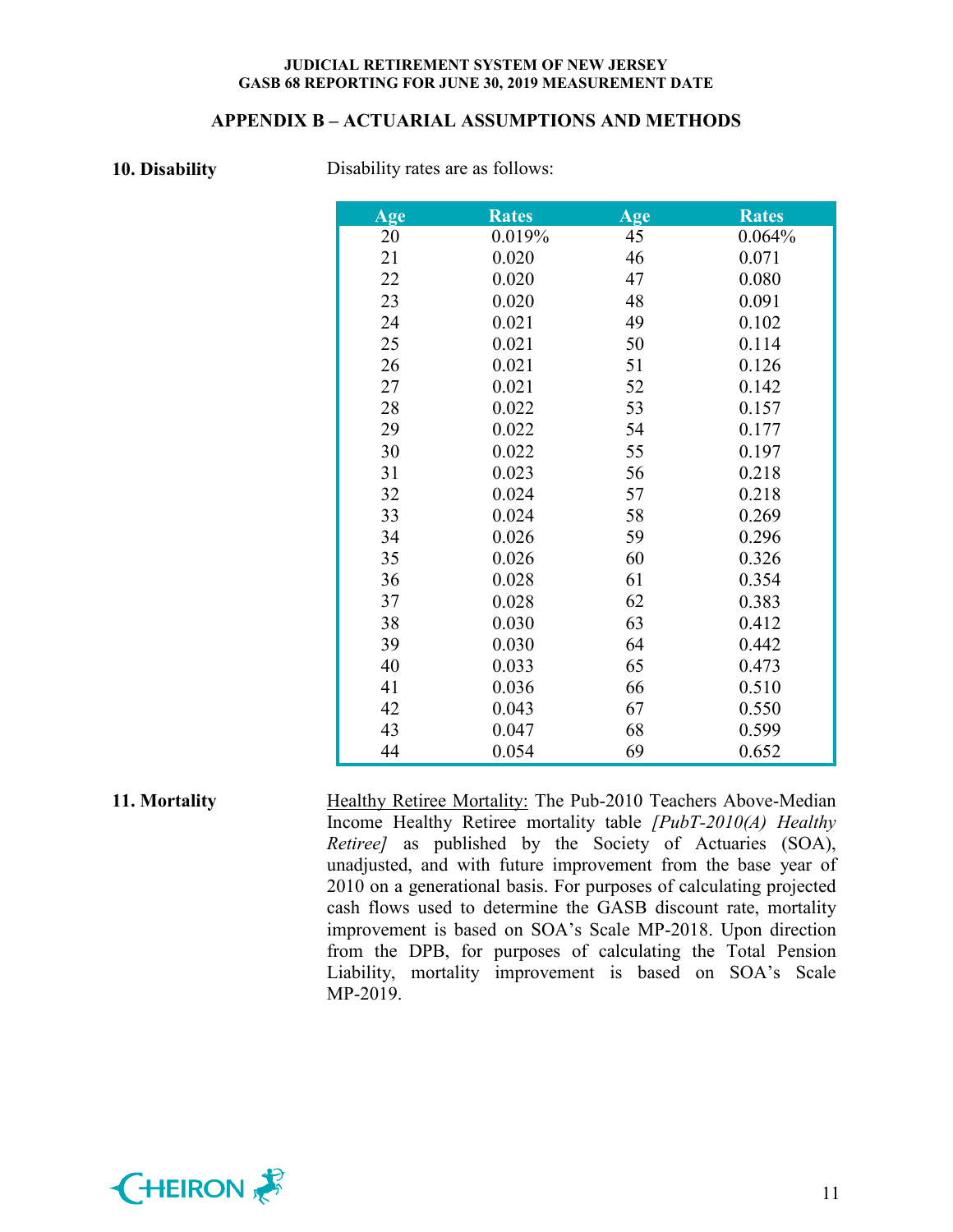#### **APPENDIX B – ACTUARIAL ASSUMPTIONS AND METHODS**

Disabled Retiree Mortality: The Pub-2010 Non-Safety Disabled Retiree mortality table *[PubNS-2010 Disabled Retiree]* as published by the Society of Actuaries, unadjusted, and with future improvement from the base year of 2010 on a generational basis. For purposes of calculating projected cash flows used to determine the GASB discount rate, mortality improvement is based on SOA's Scale MP-2018. Upon direction from the DPB, for purposes of calculating the Total Pension Liability, mortality improvement is based on SOA's Scale MP-2019.

Pre-Retirement (Non-Annuitants) Mortality**:** The Pub-2010 Teachers Above-Median Income Employee mortality table *[PubT-2010(A) Employee]* as published by the Society of Actuaries, unadjusted, and with future improvement from the base year of 2010 on a generational basis. For purposes of calculating projected cash flows used to determine the GASB discount rate, mortality improvement is based on SOA's Scale MP-2018. Upon direction from the DPB, for purposes of calculating the Total Pension Liability, mortality improvement is based on SOA's Scale MP-2019.

| 12. Retirement | Retirement rates are as follows: |
|----------------|----------------------------------|
|                |                                  |

| Age  | <b>Less than</b><br><b>15 Years</b><br>0f<br><b>Judicial</b><br><b>Service</b> | $15-19$<br><b>Years of</b><br><b>Judicial</b><br><b>Service</b> | 20 or more<br><b>Years of</b><br><b>Judicial</b><br><b>Service</b> |
|------|--------------------------------------------------------------------------------|-----------------------------------------------------------------|--------------------------------------------------------------------|
| < 60 | $0.0\%$                                                                        | $0.0\%$                                                         | $0.0\%$                                                            |
| 60   | 2.0                                                                            | 5.0                                                             | 20.0                                                               |
| 61   | 2.0                                                                            | 5.0                                                             | 20.0                                                               |
| 62   | 2.0                                                                            | 5.0                                                             | 20.0                                                               |
| 63   | 2.0                                                                            | 5.0                                                             | 20.0                                                               |
| 64   | 2.0                                                                            | 5.0                                                             | 20.0                                                               |
| 65   | 5.0                                                                            | 40.0                                                            | 30.0                                                               |
| 66   | 2.0                                                                            | 50.0                                                            | 20.0                                                               |
| 67   | 2.0                                                                            | 60.0                                                            | 20.0                                                               |
| 68   | 2.0                                                                            | 60.0                                                            | 20.0                                                               |
| 69   | 2.0                                                                            | 60.0                                                            | 20.0                                                               |
| 70   | 100.0                                                                          | 100.0                                                           | 100.0                                                              |

#### **13. Family Composition Assumptions**

For members not currently in receipt, 90% of members are assumed married to spouses of the opposite sex. Males are assumed to be three years older than females.

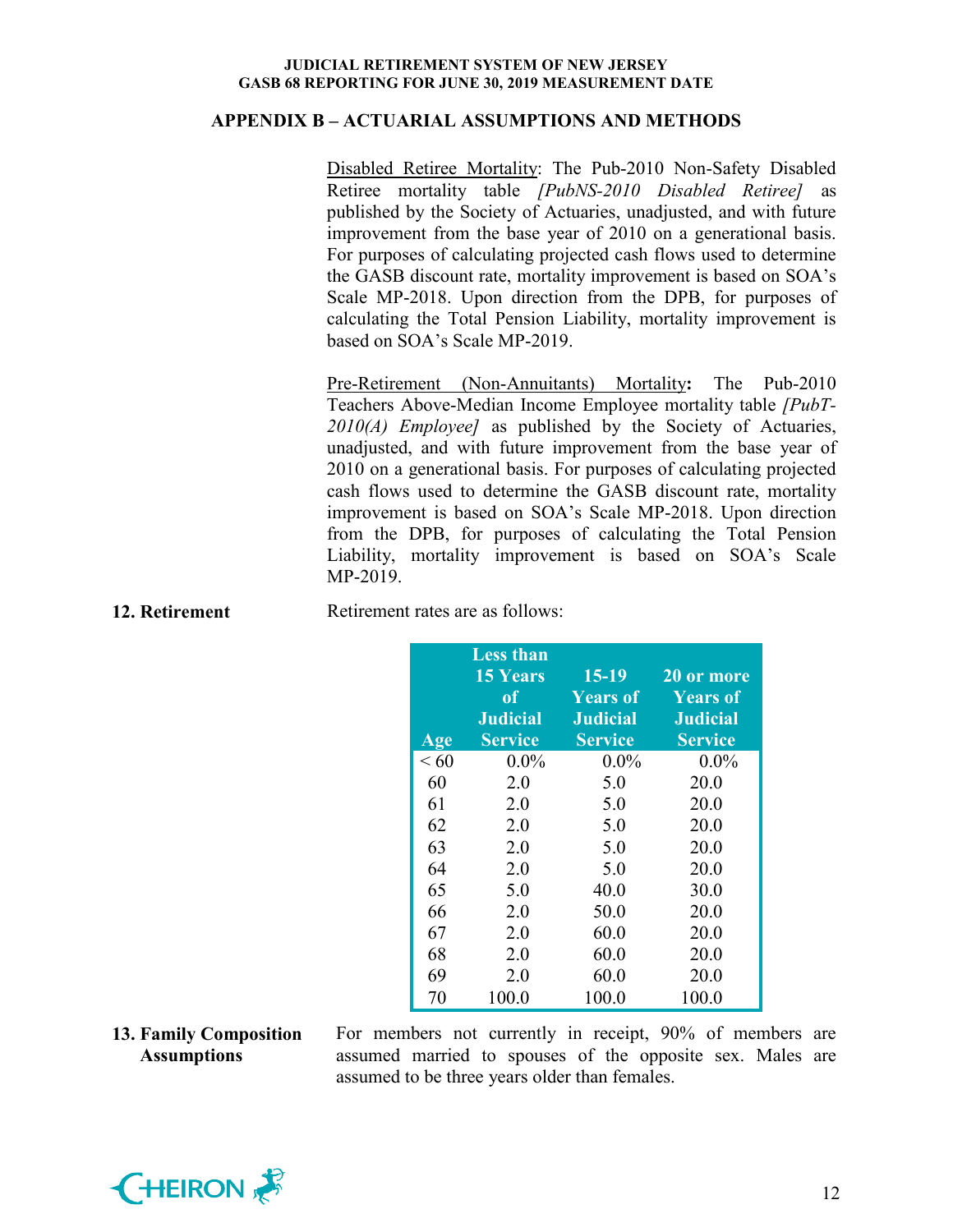## **APPENDIX B – ACTUARIAL ASSUMPTIONS AND METHODS**

|                                                                     | For purposes of the optional form of payment death benefit for<br>members currently in receipt, beneficiary status is based on the<br>beneficiary allowance reported. If no beneficiary date of birth is<br>provided, the beneficiary is assumed to be the member's spouse of<br>the opposite sex with males assumed to be three years older than<br>females.                                                                                        |
|---------------------------------------------------------------------|------------------------------------------------------------------------------------------------------------------------------------------------------------------------------------------------------------------------------------------------------------------------------------------------------------------------------------------------------------------------------------------------------------------------------------------------------|
|                                                                     | For purposes of the statutory death benefit for members currently<br>in receipt, 100% of participants are assumed married, with the<br>exception of those members who elected Optional Forms A, B, C<br>or D and are currently in receipt of their maximum retirement<br>allowance. The spouse is assumed to be the reported beneficiary.<br>If no beneficiary date of birth is provided, males are assumed to be<br>three years older than females. |
|                                                                     | No additional dependent children or parents are assumed.                                                                                                                                                                                                                                                                                                                                                                                             |
|                                                                     | Current dependents under age 21 are assumed to receive a benefit<br>until age 21. Current dependents over age 21 are assumed to<br>receive a benefit for the remainder of their lifetime.                                                                                                                                                                                                                                                            |
| 14. Form of Payment                                                 | Current actives are assumed to elect the Maximum Option.                                                                                                                                                                                                                                                                                                                                                                                             |
| 15. Data                                                            | Information provided by the prior actuary was relied upon for the<br>purposes of valuing the deferred vested members.                                                                                                                                                                                                                                                                                                                                |
|                                                                     | current beneficiaries with missing data, reasonable<br>For<br>assumptions were made based on the information available in<br>prior years.                                                                                                                                                                                                                                                                                                            |
|                                                                     | Inactives receiving benefits according to the 2017 data but omitted<br>from the 2018 data are assumed to have died without a<br>beneficiary.                                                                                                                                                                                                                                                                                                         |
| 16. Rationale for<br><b>Assumptions</b>                             | The demographic assumptions used in this report reflect the<br>results of the July 1, $2014 -$ June 30, 2018 Draft Experience<br>Study, pending approval by the State House Commission.<br>The<br>investment return assumption was recommended by the State<br>Treasurer. The MP-2019 mortality improvement scale was used to<br>calculate the Total Pension Liability upon direction from the DPB.                                                  |
| 17. Changes in<br><b>Assumptions Since</b><br><b>Last Valuation</b> | The assumed rates of retirement, mortality, salary increases, and<br>inflation were updated based on the July 1, $2014 -$ June 30, $2018$<br>Draft Experience Study.                                                                                                                                                                                                                                                                                 |
|                                                                     | The GASB 67 effective discount rate was updated in accordance<br>with the method prescribed by GASB Statement No. 67.                                                                                                                                                                                                                                                                                                                                |

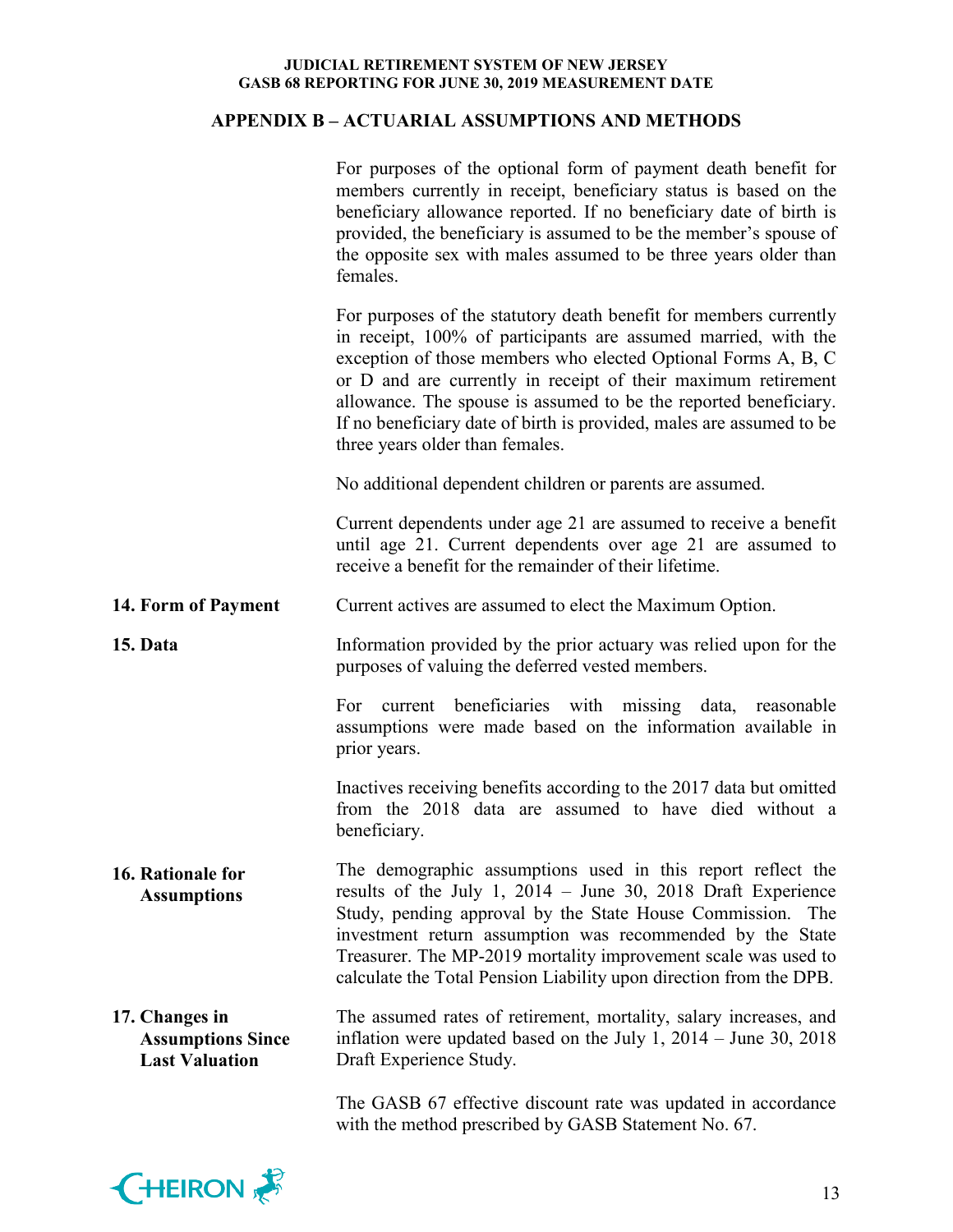## **APPENDIX B – ACTUARIAL ASSUMPTIONS AND METHODS**

# **B. Actuarial Methods**

The actuarial methods used for determining State contributions are described as follows.

## **1. Actuarial Cost Method**

The actuarial cost method for funding calculations is the Projected Unit Credit Cost Method.

The actuarial liability is calculated as the actuarial present value of the projected benefits linearly allocated to periods prior to the valuation year based on judicial service. The unfunded actuarial liability is the actuarial liability on the valuation date less the actuarial value of assets.

In accordance with Chapter 78, P.L. 2011:

- Beginning with the July 1, 2010 actuarial valuation, the accrued liability contribution shall be computed so that if the contribution is paid annually in level dollars, it will amortize the unfunded accrued liability over an open 30 year period.
- Beginning with the July 1, 2019 actuarial valuation, the accrued liability contribution shall be computed so that if the contribution is paid annually in level dollars, it will amortize the unfunded accrued liability over a closed 30 year period (i.e., for each subsequent actuarial valuation the amortization period shall decrease by one year).
- Beginning with the July 1, 2029 actuarial valuation, when the remaining amortization period reaches 20 years, any increase or decrease in the unfunded accrued liability as a result of actuarial losses or gains for subsequent valuation years shall serve to increase or decrease, respectively, the amortization period for the unfunded accrued liability, unless an increase in the amortization period will cause it to exceed 20 years. If an increase in the amortization period as a result of actuarial losses for a valuation year would exceed 20 years, the accrued liability contribution shall be computed for the valuation year using a 20 year amortization period.

To the extent that the amortization period remains an open period in future years and depending upon the specific circumstances, it should be noted that in the absence of emerging actuarial gains or contributions made in excess of the actuarially determined contribution, any existing unfunded accrued liability may not be fully amortized in the future.

#### **2. Asset Valuation Method**

For the purposes of determining contribution rates, an actuarial value of assets is used that dampens the volatility in the market value of assets, resulting in a smoother pattern of contributions.

The actuarial value of assets is adjusted to reflect actual contributions, benefit payments and administrative expenses, and an assumed return on the previous year's assets and the current year's cash flow at the prior year's actuarial valuation interest rate, with a further adjustment to reflect 20% of the difference between the resulting value and the actual market value of Plan assets.

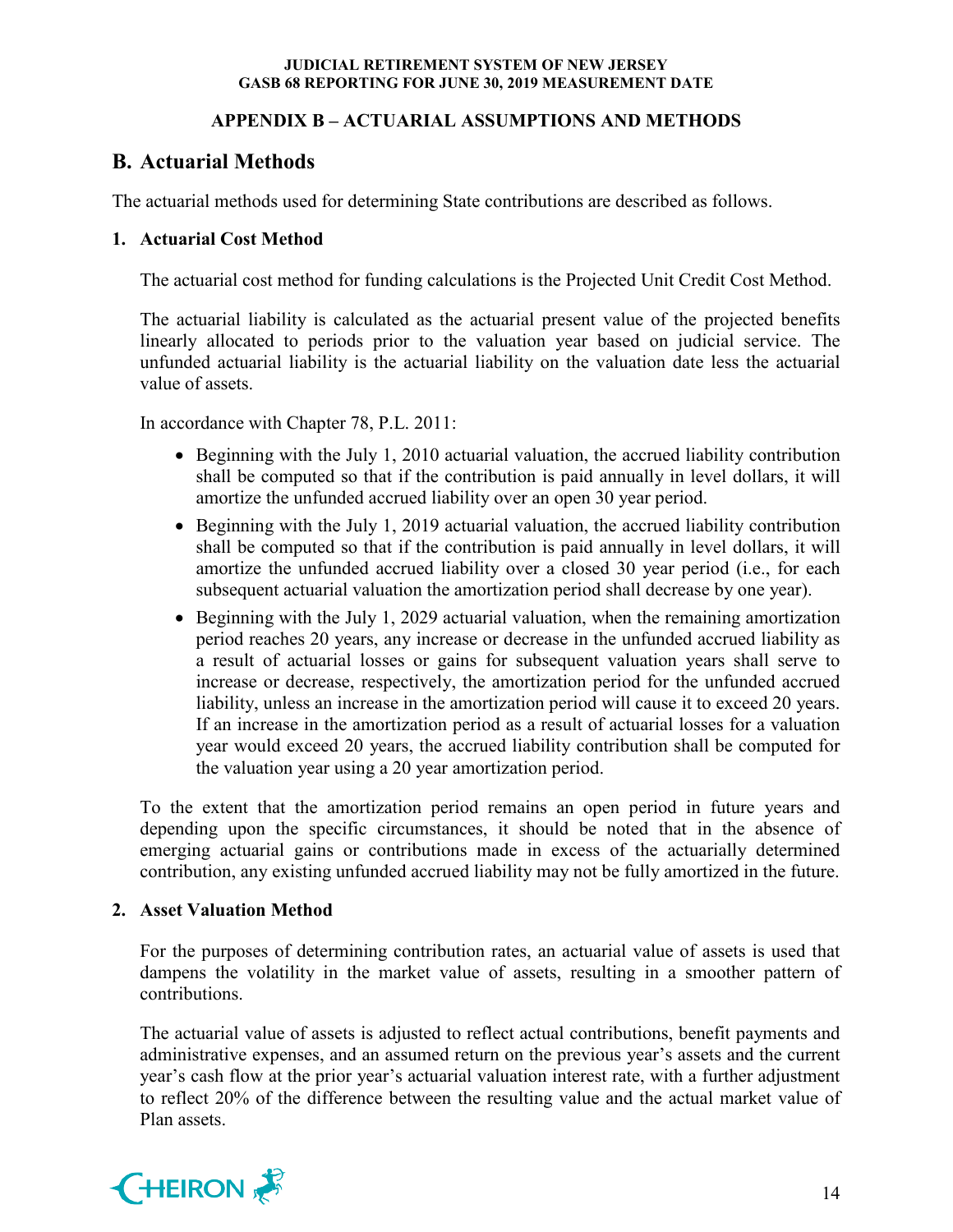## **APPENDIX B – ACTUARIAL ASSUMPTIONS AND METHODS**

#### **3. State Contribution Payable Dates**

Chapter 83, P.L. 2016 requires the State to make the required pension contributions on a quarterly basis in each fiscal year according to the following schedule: at least 25 percent by September 30, at least 50 percent by December 31, at least 75 percent by March 31, and at least 100 percent by June 30. As such, contributions are assumed to be made on a quarterly basis.

## **4. Changes in Methods Since the Last Valuation**

None.

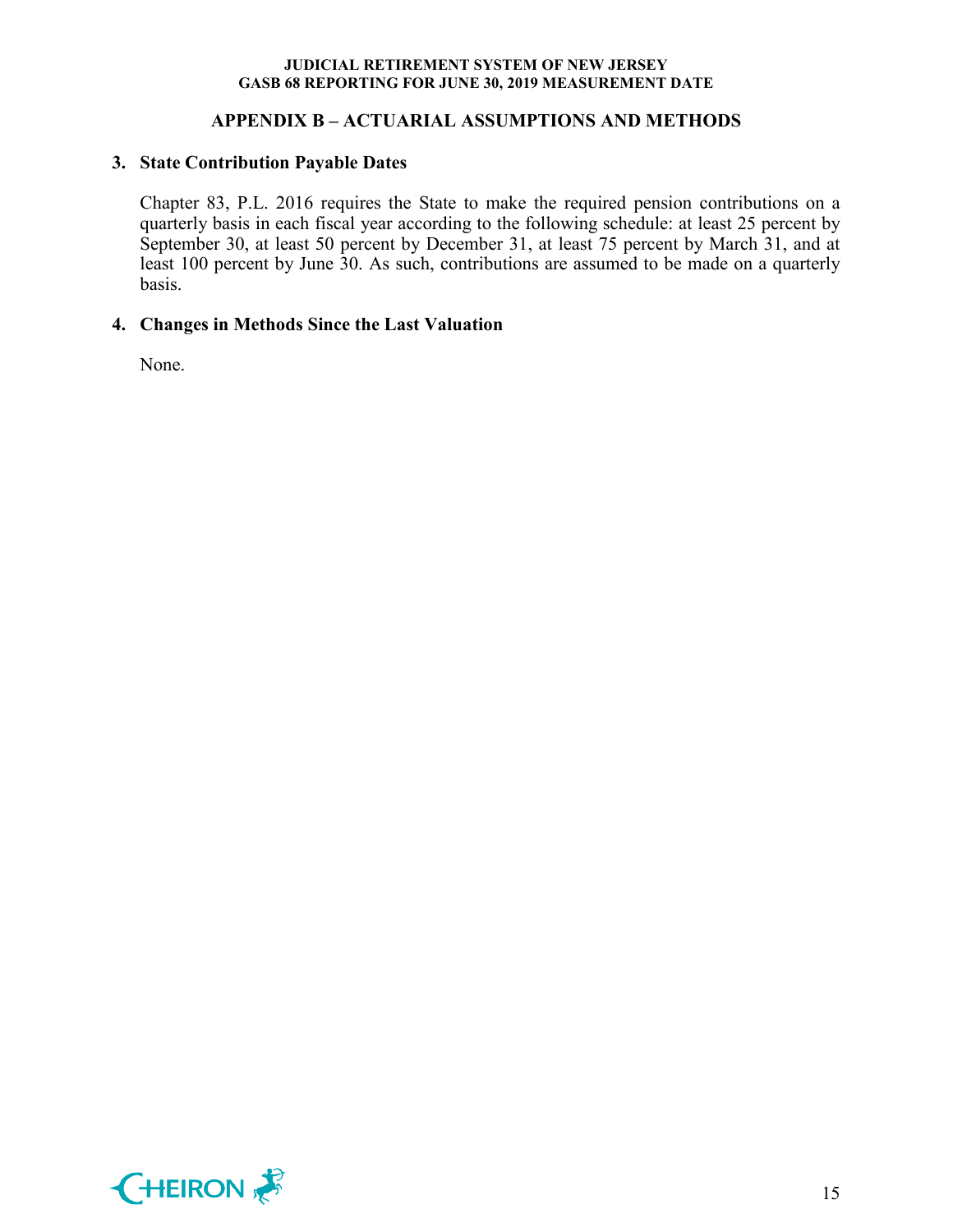## **APPENDIX C – SUMMARY OF PLAN PROVISIONS**

This summary of Plan provisions provides an overview of the major provisions of the JRS used in the actuarial valuation. It is not intended to replace the more precise language of the NJ State Statutes, Title 43, Chapter 6A, and if there is any difference between the description of the plan herein and the actual language in the NJ State Statutes, the NJ State Statutes will govern.

## **1. Eligibility for Membership**

Chief Justice and Associate Justices of the State Supreme Court, and judges of the Appellate Court, Superior Court and Tax Court of the State of New Jersey.

## **2. Plan Year**

The 12-month period beginning on July 1 and ending on June 30.

## **3. Service Credit**

A year is credited for each year of service as a public employee in the State of New Jersey. Any service, for which the member did not receive annual salary of at least \$500, shall be excluded.

## **4. Final Salary**

Annual salary received by the member at the time of retirement or other termination of service. (Effective June 30, 1996, Chapter 113, P.L. 1997 provided that the amount of compensation used for employer and member contributions and benefits under the program cannot exceed the compensation limitation of Section  $401(a)(17)$  of the Internal Revenue Code.)

## **5. Accumulated Deductions**

The sum of all amounts deducted from the compensation of a member or contributed by him or on his behalf.

## **6. Employee Contributions**

Any member enrolled prior to January 1, 1996 contributes 3% of the difference between current salary and salary for the position on January 18, 1982. Members enrolled on or after January 1, 1996 contribute 3% of their full salary.

Chapter 78, P.L. 2011 increases Member Contributions by 9% of salary phased in over a period of seven years beginning October 2011. (The additional 9% of salary was fully recognized in July 2017.)

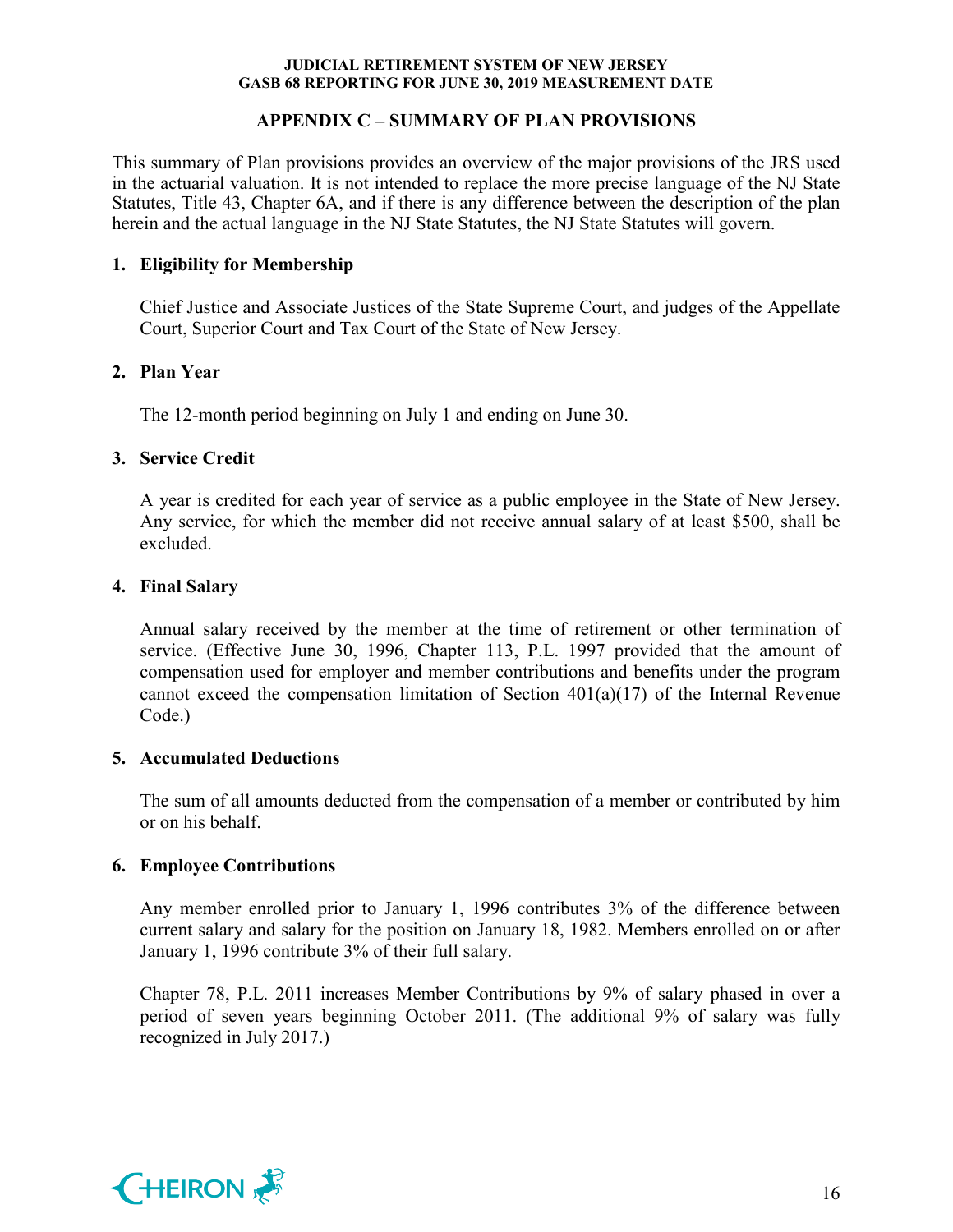## **APPENDIX C – SUMMARY OF PLAN PROVISIONS**

#### **a) For Members enrolled prior to January 1, 1996:**

- (1) Member contributes 9% (phased in over a period of seven years beginning October 2011) of the salary for that position on January 18, 1982.
- (2) Member contributes 12% (9% of that phased in over a period of seven years beginning October 2011) of the difference between current salary and salary for that position on January 18, 1982.
- **b) For members enrolled on or after January 1, 1996**, Member contributes 12% (9% of that phased in over a period of seven years beginning October 2011) of full salary.

#### **7. Retirement Allowance**

Pension derived from contributions of the State plus the annuity derived from employee contributions.

#### **8. Benefits**

#### **a) Service Retirements**

Mandatory retirement at age 70. Voluntary retirement prior to that age.

(1) Age 70 and 10 years of judicial service; or

Age 65 and 15 years of judicial service; or

Age 60 and 20 years of judicial service.

Benefit is an annual retirement allowance equal to 75% of final salary.

(2) Age 65 while serving as a judge, 5 consecutive years of judicial service and 15 years in the aggregate of public service; or

Age 60 while serving as a judge, 5 consecutive years of judicial service and 20 years in the aggregate of public service.

Benefit is an annual retirement allowance equal to 50% of final salary.

(3) Age 60 while serving as a judge, 5 consecutive years of judicial service and 15 years in the aggregate of public service.

Benefit is an annual retirement allowance equal to 2% of final salary for each year of public service up to 25 years plus 1% of final salary for each year of public service in excess of 25 years.

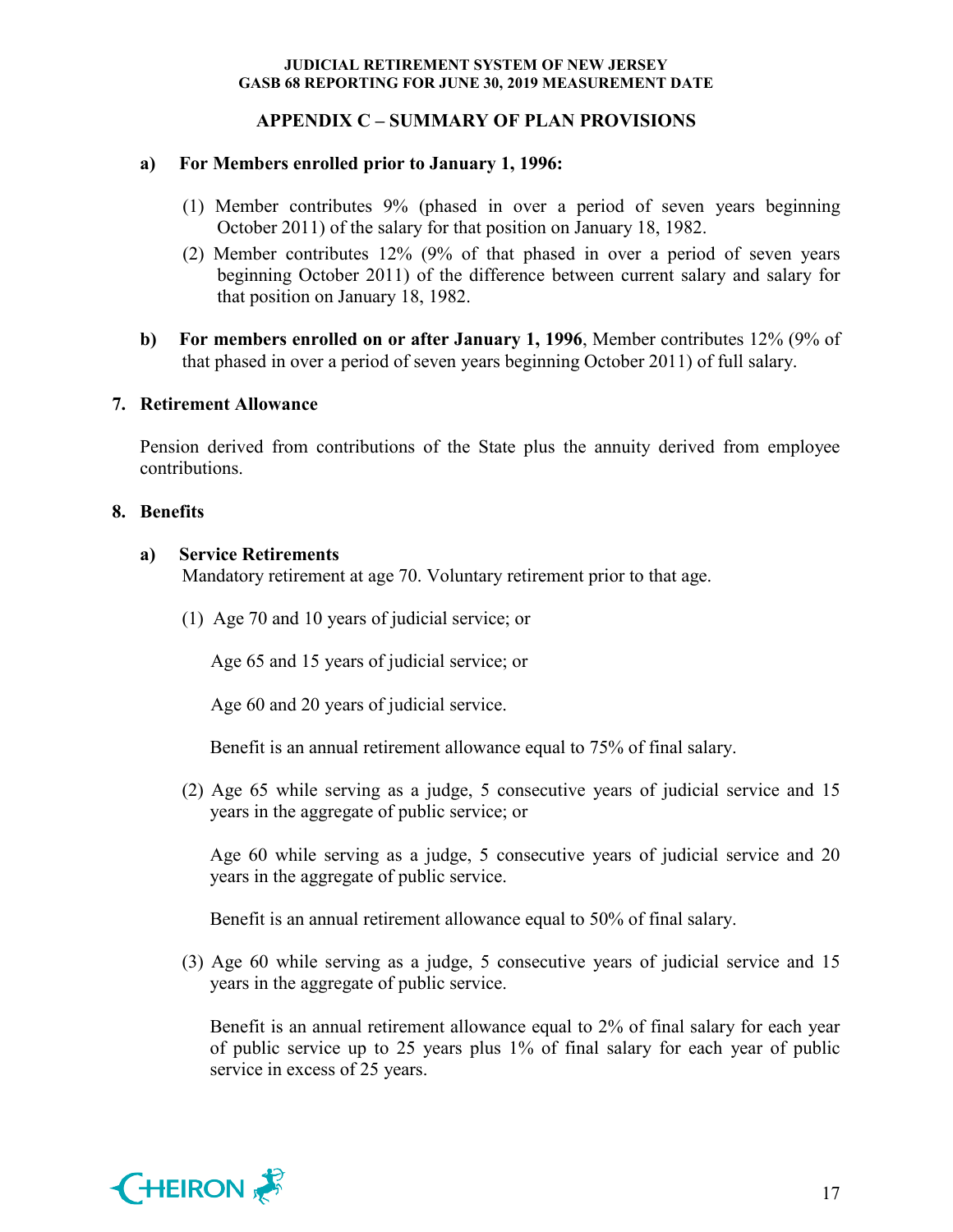## **APPENDIX C – SUMMARY OF PLAN PROVISIONS**

(4) Age 60 while serving as a judge.

Benefit is an annual retirement allowance equal to 2% of final salary for each year of judicial service up to 25 years plus 1% for each year of public service in excess of 25 years.

## **b) Early Retirement**

Prior to age 60 while serving as a judge, 5 consecutive years of judicial service and 25 or more years in the aggregate of public service.

Benefit is an annual retirement allowance equal to 2% of final salary for each year of public service up to 25 years plus 1% of final salary for each year of public service in excess of 25 years, actuarially reduced for commencement prior to age 60.

## **c) Vested Termination**

Termination of service prior to age 60, with 5 consecutive years of judicial service and 10 years in the aggregate of public service.

Benefit is a refund of accumulated deductions, or a deferred life annuity beginning at age 60 equal to 2% of final salary for each year of public service up to 25 years, plus 1% of final salary for each year of public service in excess of 25 years.

## **d) Disability Retirement**

Physically or otherwise incapacitated for the full and efficient service to State in his judicial capacity and such incapacity is likely to be permanent.

Benefit is an annual retirement allowance of 75% of final salary.

#### **e) Death Benefits**

- (1) Before Retirement: Death of an active member of the plan. Benefit is equal to:
	- a) Lump sum payment equal to 150% of final salary, also known as the non-contributory group life insurance benefit, plus
	- b) Spousal life annuity of 25% of final salary payable until spouse's remarriage plus 10% (15%) to one (two or more) dependent child(ren). If there is no surviving spouse, or upon death or remarriage, a total of 15% (20%, 30%) of final salary payable to one (two, three or more) dependent child(ren). If there is no surviving spouse or dependent child(ren), 20% (30%) of final salary to one (two) dependent parent(s). If there is no surviving spouse, dependent child(ren) or parent(s), the benefit is a refund of accumulated deductions with interest. This is also known as the statutory death benefit.

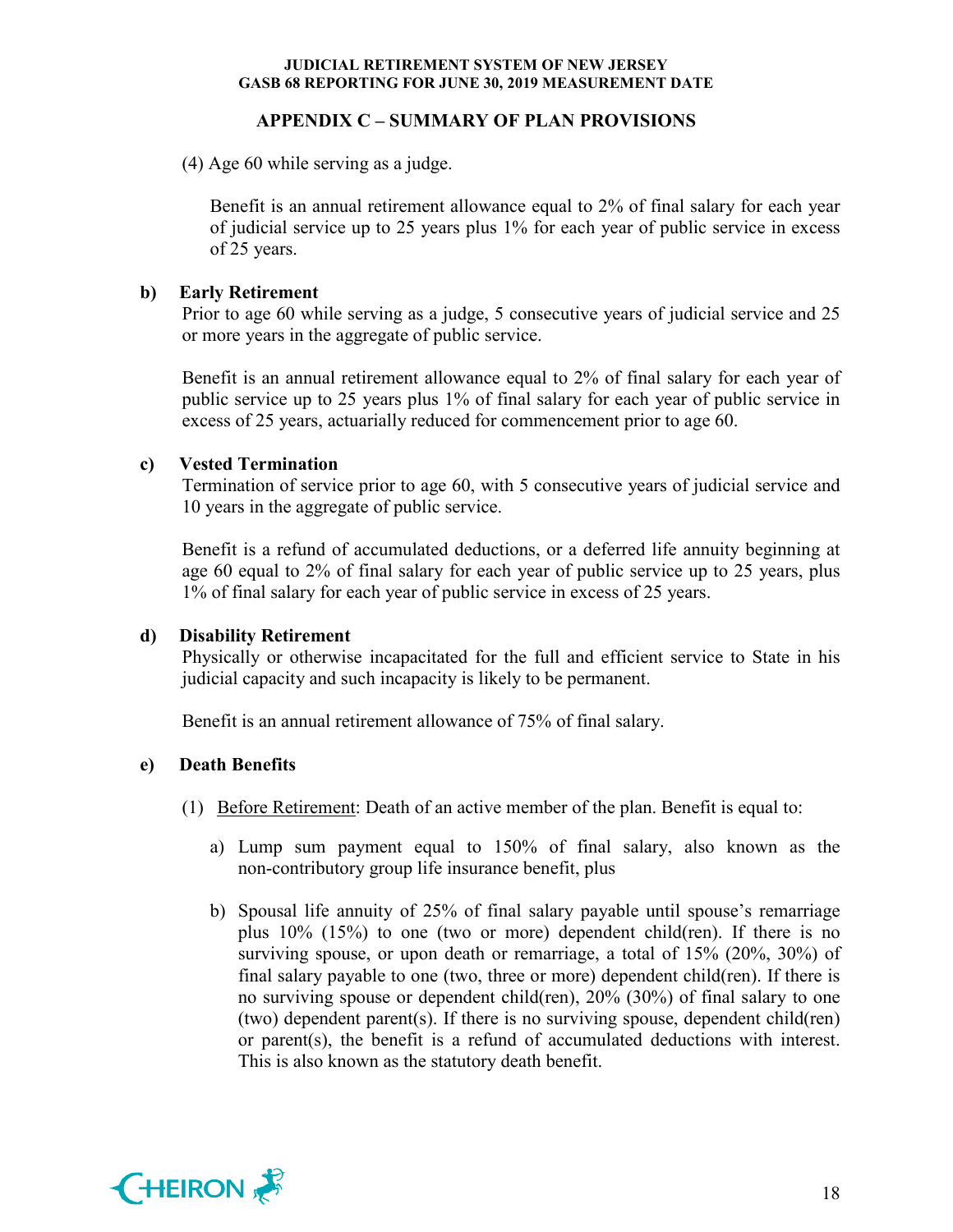## **APPENDIX C – SUMMARY OF PLAN PROVISIONS**

- (2) After Retirement: Death of a retired member of the plan. The benefit is equal to:
	- a) Lump sum of 25% of final salary for a member retired under service or early retirement. For a member receiving a disability benefit, a lump sum of 150% of final salary if death occurred before the member attained age 60 and 25% of final salary if death occurred after age 60. This is also known as the non-contributory group life insurance benefit, plus
	- b) Spousal life annuity of 25% of final salary adjusted for any previously granted Cost-of-Living Adjustments, or the salary of an active judge in the member's final position at retirement, if larger, payable until spouse's remarriage plus 10% (15%) to one (two or more) dependent child(ren). If there is no surviving spouse, or upon death or remarriage, a total of 15% (20%, 30%) of final salary payable to one (two, three or more) dependent child(ren). This is also known as the statutory death benefit.

## **9. Forms of Payment**

In addition to the postretirement death benefits listed above, the member may elect the following forms of payment.

- a) Maximum Option: Single life annuity with a return of the balance of the member accumulated deductions with interest.
- b) Option 1: Single life annuity with a return of the balance of the initial reserve.
- c) Option 2: 100% joint and survivor annuity.
- d) Option 3: 50% joint and survivor annuity.
- e) Option 4: Other percentage joint and survivor annuity.
- f) Option A: 100% pop-up joint and survivor annuity.
- g) Option B: 75% pop-up joint and survivor annuity.
- h) Option C: 50% pop-up joint and survivor annuity.
- i) Option D: 25% pop-up joint and survivor annuity

#### **10. Changes in Plan Provisions Since Last Valuation**

None.

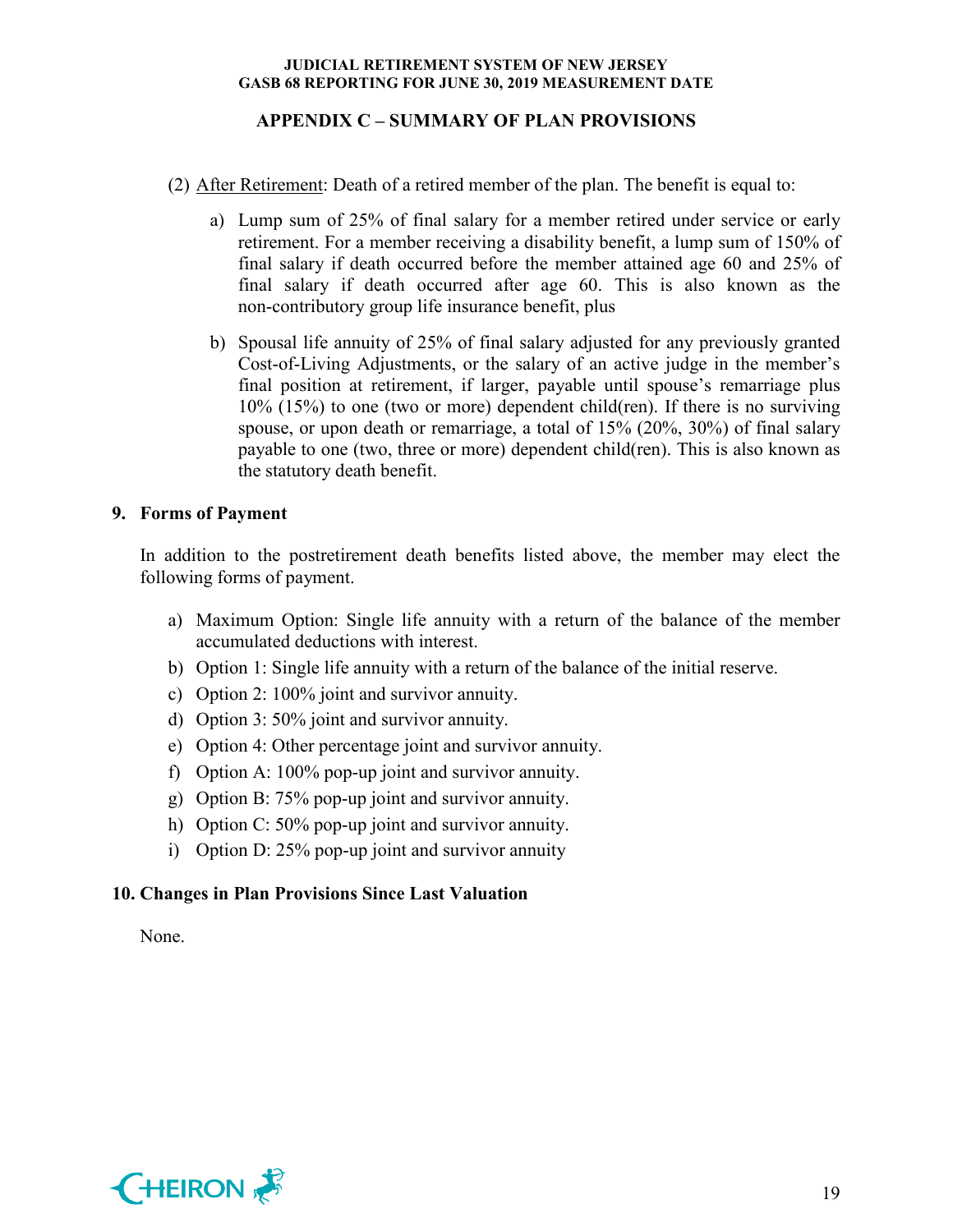#### **APPENDIX D – DETERMINATION OF DISCOUNT RATE**

**Table 1 - Projection of the Pension Plan's Fiduciary Net Position** (In Thousands) Projections Commence June 30, 2019

| Year   | Projected<br>Beginning<br><b>Fiduciary Net</b><br>Position | Projected<br>Member<br>Contributions | Projected<br>Employer<br>Contributions | Projected<br><b>Benefit</b><br><b>Payments</b> | Projected<br>Administrative<br><b>Expenses</b> | Projected<br>Investment<br>Earnings | <b>Projected Ending</b><br><b>Fiduciary Net</b><br>Position |
|--------|------------------------------------------------------------|--------------------------------------|----------------------------------------|------------------------------------------------|------------------------------------------------|-------------------------------------|-------------------------------------------------------------|
|        | (a)                                                        | (b)                                  | (c)                                    | (d)                                            | (e)                                            | (f)                                 | $(g) = (a) + (b) + (c)$                                     |
|        |                                                            |                                      |                                        |                                                |                                                |                                     | $- (d) - (e) + (f)$                                         |
| 1      | \$<br>157,864                                              | \$<br>8,794                          | S<br>37,405                            | \$<br>62,962                                   | \$<br>212                                      | \$<br>10,154                        | S<br>151,043                                                |
| 2      | 151,043                                                    | 8,426                                | 46,336                                 | 65,331                                         | 220                                            | 9,813                               | 150,068                                                     |
| 3      | 150,068                                                    | 8,051                                | 47,303                                 | 67,141                                         | 226                                            | 9,695                               | 147,749                                                     |
| 4      | 147,749                                                    | 7,531                                | 49,620                                 | 69,162                                         | 233                                            | 9,505                               | 145,011                                                     |
| 5      | 145,011                                                    | 7,030                                | 50,759                                 | 71,288                                         | 240                                            | 9,253                               | 140,526                                                     |
| 6      | 140,526                                                    | 6,532                                | 51,757                                 | 73,292                                         | 246                                            | 8,878                               | 134,155                                                     |
| $\tau$ | 134,155                                                    | 6,000                                | 52,757                                 | 75,461                                         | 254                                            | 8,365                               | 125,563                                                     |
| 8      | 125,563                                                    | 5,443                                | 53,574                                 | 77,602                                         | 261                                            | 7,692                               | 114,409                                                     |
| 9      | 114,409                                                    | 4,964                                | 54,346                                 | 79,430                                         | 267                                            | 6,852                               | 100,874                                                     |
| 10     | 100,874                                                    | 4,510                                | 55,147                                 | 80,971                                         | 272                                            | 5,856                               | 85,145                                                      |
| 11     | 85,145                                                     | 4,121                                | 56,190                                 | 81,903                                         | 275                                            | 4,737                               | 68,014                                                      |
| 12     | 68,014                                                     | 3,655                                | 57,433                                 | 83,185                                         | 280                                            | 3,510                               | 49,147                                                      |
| 13     | $\boldsymbol{0}$                                           | $\boldsymbol{0}$                     | $\boldsymbol{0}$                       | 84,463                                         | 284                                            | $\boldsymbol{0}$                    | $\boldsymbol{0}$                                            |
| 14     | $\boldsymbol{0}$                                           | $\boldsymbol{0}$                     | $\boldsymbol{0}$                       | 85,736                                         | 288                                            | $\boldsymbol{0}$                    | $\boldsymbol{0}$                                            |
| 15     | $\boldsymbol{0}$                                           | $\boldsymbol{0}$                     | $\boldsymbol{0}$                       | 86,434                                         | 291                                            | $\boldsymbol{0}$                    | $\boldsymbol{0}$                                            |
| 16     | $\boldsymbol{0}$                                           | $\boldsymbol{0}$                     | $\boldsymbol{0}$                       | 86,507                                         | 291                                            | $\boldsymbol{0}$                    | $\boldsymbol{0}$                                            |
| 17     | $\boldsymbol{0}$                                           | $\boldsymbol{0}$                     | $\boldsymbol{0}$                       | 86,151                                         | 290                                            | $\boldsymbol{0}$                    | $\boldsymbol{0}$                                            |
| 18     | $\boldsymbol{0}$                                           | $\boldsymbol{0}$                     | $\boldsymbol{0}$                       | 85,389                                         | 287                                            | $\boldsymbol{0}$                    | $\boldsymbol{0}$                                            |
| 19     | $\boldsymbol{0}$                                           | $\boldsymbol{0}$                     | $\boldsymbol{0}$                       | 84,160                                         | 283                                            | $\boldsymbol{0}$                    | $\boldsymbol{0}$                                            |
| 20     | $\boldsymbol{0}$                                           | $\boldsymbol{0}$                     | $\boldsymbol{0}$                       | 82,467                                         | 277                                            | $\boldsymbol{0}$                    | $\boldsymbol{0}$                                            |
| 21     | $\boldsymbol{0}$                                           | $\boldsymbol{0}$                     | $\boldsymbol{0}$                       | 80,749                                         | 271                                            | $\boldsymbol{0}$                    | $\boldsymbol{0}$                                            |
| 22     | $\boldsymbol{0}$                                           | $\boldsymbol{0}$                     | $\boldsymbol{0}$                       | 78,661                                         | 264                                            | $\boldsymbol{0}$                    | $\boldsymbol{0}$                                            |
| 23     | $\boldsymbol{0}$                                           | $\boldsymbol{0}$                     | $\boldsymbol{0}$                       | 76,141                                         | 256                                            | $\boldsymbol{0}$                    | $\boldsymbol{0}$                                            |
| 24     | $\boldsymbol{0}$                                           | $\boldsymbol{0}$                     | $\boldsymbol{0}$                       | 73,500                                         | 247                                            | $\boldsymbol{0}$                    | $\boldsymbol{0}$                                            |
| 25     | $\boldsymbol{0}$                                           | $\boldsymbol{0}$                     | $\boldsymbol{0}$                       | 70,626                                         | 237                                            | $\boldsymbol{0}$                    | $\boldsymbol{0}$                                            |
| 26     | $\overline{0}$                                             | $\boldsymbol{0}$                     | $\boldsymbol{0}$                       | 67,593                                         | 227                                            | $\boldsymbol{0}$                    | $\boldsymbol{0}$                                            |
| 27     | $\boldsymbol{0}$                                           | $\boldsymbol{0}$                     | $\boldsymbol{0}$                       | 64,512                                         | 217                                            | $\boldsymbol{0}$                    | $\boldsymbol{0}$                                            |
| 28     | $\boldsymbol{0}$                                           | $\boldsymbol{0}$                     | $\boldsymbol{0}$                       | 61,326                                         | 206                                            | $\boldsymbol{0}$                    | $\boldsymbol{0}$                                            |
| 29     | $\boldsymbol{0}$                                           | $\boldsymbol{0}$                     | $\boldsymbol{0}$                       | 58,108                                         | 195                                            | $\boldsymbol{0}$                    | $\boldsymbol{0}$                                            |
| 30     | $\boldsymbol{0}$                                           | $\boldsymbol{0}$                     | $\boldsymbol{0}$                       | 54,878                                         | 184                                            | $\boldsymbol{0}$                    | $\boldsymbol{0}$                                            |
| 31     | $\boldsymbol{0}$                                           | $\boldsymbol{0}$                     | $\boldsymbol{0}$                       | 51,700                                         | 174                                            | $\boldsymbol{0}$                    | $\boldsymbol{0}$                                            |
| 32     | $\boldsymbol{0}$                                           | $\boldsymbol{0}$                     | $\boldsymbol{0}$                       | 48,565                                         | 163                                            | $\boldsymbol{0}$                    | $\boldsymbol{0}$                                            |
| 33     | $\boldsymbol{0}$                                           | $\boldsymbol{0}$                     | $\boldsymbol{0}$                       | 45,459                                         | 153                                            | $\boldsymbol{0}$                    | $\boldsymbol{0}$                                            |
| 34     | $\boldsymbol{0}$                                           | $\boldsymbol{0}$                     | $\boldsymbol{0}$                       | 42,444                                         | 143                                            | $\boldsymbol{0}$                    | $\boldsymbol{0}$                                            |
| 35     | $\boldsymbol{0}$                                           | $\boldsymbol{0}$                     | $\boldsymbol{0}$                       | 39,474                                         | 133                                            | $\boldsymbol{0}$                    | $\boldsymbol{0}$                                            |
| 36     | $\boldsymbol{0}$                                           | $\boldsymbol{0}$                     | $\boldsymbol{0}$                       | 36,589                                         | 123                                            | $\boldsymbol{0}$                    | $\boldsymbol{0}$                                            |
| 37     | $\boldsymbol{0}$                                           | $\boldsymbol{0}$                     | $\boldsymbol{0}$                       | 33,796                                         | 114                                            | $\boldsymbol{0}$                    | $\boldsymbol{0}$                                            |
| 38     | $\boldsymbol{0}$                                           | $\boldsymbol{0}$                     | $\boldsymbol{0}$                       | 31,101                                         | 105                                            | $\boldsymbol{0}$                    | $\boldsymbol{0}$                                            |
| 39     | $\overline{0}$                                             | $\mathbf{0}$                         | $\boldsymbol{0}$                       | 28,510                                         | 96                                             | $\boldsymbol{0}$                    | $\boldsymbol{0}$                                            |
| 40     | $\boldsymbol{0}$                                           | $\bf{0}$                             | $\boldsymbol{0}$                       | 26,029                                         | 88                                             | $\bf{0}$                            | $\bf{0}$                                                    |
| 41     | $\boldsymbol{0}$                                           | $\boldsymbol{0}$                     | $\boldsymbol{0}$                       | 23,661                                         | $\bf 80$                                       | $\boldsymbol{0}$                    | $\boldsymbol{0}$                                            |
| 42     | $\boldsymbol{0}$                                           | $\boldsymbol{0}$                     | $\boldsymbol{0}$                       | 21,413                                         | 72                                             | $\boldsymbol{0}$                    | $\boldsymbol{0}$                                            |
| 43     | $\overline{0}$                                             | $\mathbf{0}$                         | $\boldsymbol{0}$                       | 19,286                                         | 65                                             | $\boldsymbol{0}$                    | $\boldsymbol{0}$                                            |
| 44     | $\boldsymbol{0}$                                           | $\boldsymbol{0}$                     | $\boldsymbol{0}$                       | 17,282                                         | 58                                             | $\boldsymbol{0}$                    | $\boldsymbol{0}$                                            |
| 45     | $\boldsymbol{0}$                                           | $\boldsymbol{0}$                     | $\boldsymbol{0}$                       | 15,404                                         | 52                                             | $\boldsymbol{0}$                    | $\boldsymbol{0}$                                            |
| 46     | $\boldsymbol{0}$                                           | $\mathbf{0}$                         | $\mathbf{0}$                           | 13,651                                         | 46                                             | $\boldsymbol{0}$                    | $\boldsymbol{0}$                                            |
| 47     | $\boldsymbol{0}$                                           | $\boldsymbol{0}$                     | $\boldsymbol{0}$                       | 12,023                                         | 40                                             | $\boldsymbol{0}$                    | $\boldsymbol{0}$                                            |
| 48     | $\boldsymbol{0}$                                           | $\boldsymbol{0}$                     | $\boldsymbol{0}$                       | 10,519                                         | 35                                             | $\boldsymbol{0}$                    | $\boldsymbol{0}$                                            |
| 49     | $\boldsymbol{0}$                                           | $\boldsymbol{0}$                     | $\boldsymbol{0}$                       | 9,139                                          | $31\,$                                         | $\boldsymbol{0}$                    | $\boldsymbol{0}$                                            |
| $50\,$ | $\boldsymbol{0}$                                           | $\boldsymbol{0}$                     | $\boldsymbol{0}$                       | 7,879                                          | 26                                             | $\boldsymbol{0}$                    | $\boldsymbol{0}$                                            |

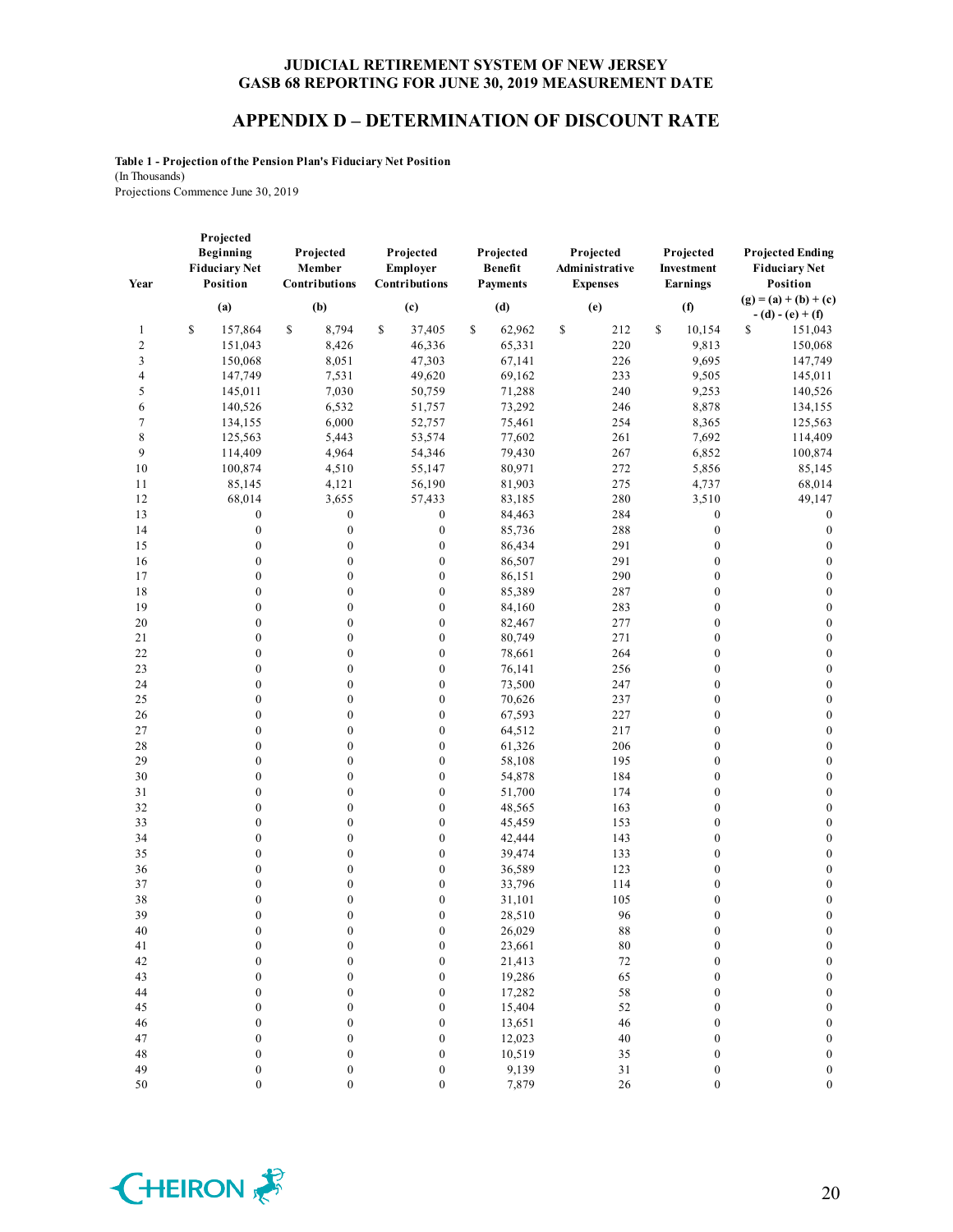#### **APPENDIX D – DETERMINATION OF DISCOUNT RATE**

**Table 1 - Projection of the Pension Plan's Fiduciary Net Position** (In Thousands) Projections Commence June 30, 2019

| Year     | Projected<br><b>Beginning</b><br><b>Fiduciary Net</b><br>Position | Projected<br>Member<br>Contributions | Projected<br>Employer<br>Contributions | Projected<br><b>Benefit</b><br>Payments | Projected<br>Administrative<br><b>Expenses</b> | Projected<br>Investment<br>Earnings  | <b>Projected Ending</b><br><b>Fiduciary Net</b><br>Position |
|----------|-------------------------------------------------------------------|--------------------------------------|----------------------------------------|-----------------------------------------|------------------------------------------------|--------------------------------------|-------------------------------------------------------------|
|          | (a)                                                               | (b)                                  | (c)                                    | (d)                                     | (e)                                            | (f)                                  | $(g) = (a) + (b) + (c)$                                     |
| 51       | $\mathbb S$<br>$\boldsymbol{0}$                                   | \$<br>$\boldsymbol{0}$               | \$<br>$\boldsymbol{0}$                 | \$<br>6,739                             | $\mathbb{S}$<br>23                             | \$<br>$\boldsymbol{0}$               | $- (d) - (e) + (f)$<br>\$                                   |
| 52       | $\boldsymbol{0}$                                                  | $\boldsymbol{0}$                     | $\boldsymbol{0}$                       | 5,716                                   | 19                                             | $\boldsymbol{0}$                     | $\boldsymbol{0}$<br>$\boldsymbol{0}$                        |
| 53       | $\boldsymbol{0}$                                                  | $\boldsymbol{0}$                     | $\boldsymbol{0}$                       | 4,807                                   | 16                                             | $\boldsymbol{0}$                     | $\boldsymbol{0}$                                            |
| 54       | $\boldsymbol{0}$                                                  | $\boldsymbol{0}$                     | $\boldsymbol{0}$                       | 4,006                                   | 13                                             | $\boldsymbol{0}$                     | $\boldsymbol{0}$                                            |
| 55       | $\boldsymbol{0}$                                                  | $\boldsymbol{0}$                     | $\boldsymbol{0}$                       | 3,310                                   | 11                                             | $\boldsymbol{0}$                     | $\boldsymbol{0}$                                            |
| 56       | $\boldsymbol{0}$                                                  | $\boldsymbol{0}$                     | $\boldsymbol{0}$                       | 2,710                                   | 9                                              | $\boldsymbol{0}$                     | $\boldsymbol{0}$                                            |
| 57       | $\boldsymbol{0}$                                                  | $\boldsymbol{0}$                     | $\boldsymbol{0}$                       | 2,201                                   | $\tau$                                         | $\boldsymbol{0}$                     | $\boldsymbol{0}$                                            |
| 58       | $\boldsymbol{0}$                                                  | $\boldsymbol{0}$                     | $\boldsymbol{0}$                       | 1,773                                   | 6                                              | $\boldsymbol{0}$                     | $\boldsymbol{0}$                                            |
| 59       | $\boldsymbol{0}$                                                  | $\boldsymbol{0}$                     | $\boldsymbol{0}$                       | 1,418                                   | 5                                              | $\boldsymbol{0}$                     | $\boldsymbol{0}$                                            |
| 60       | $\boldsymbol{0}$                                                  | $\boldsymbol{0}$                     | $\boldsymbol{0}$                       | 1,128                                   | $\overline{4}$                                 | $\boldsymbol{0}$                     | $\boldsymbol{0}$                                            |
| 61       | $\boldsymbol{0}$                                                  | $\boldsymbol{0}$                     | $\boldsymbol{0}$                       | 892                                     | 3                                              | $\boldsymbol{0}$                     | $\boldsymbol{0}$                                            |
| 62       | $\boldsymbol{0}$                                                  | $\boldsymbol{0}$                     | $\boldsymbol{0}$                       | 704                                     | $\overline{c}$                                 | $\boldsymbol{0}$                     | $\boldsymbol{0}$                                            |
| 63       | $\boldsymbol{0}$                                                  | $\boldsymbol{0}$                     | $\boldsymbol{0}$                       | 554                                     | $\overline{c}$                                 | $\boldsymbol{0}$                     | $\boldsymbol{0}$                                            |
| 64       | $\boldsymbol{0}$                                                  | $\boldsymbol{0}$                     | $\boldsymbol{0}$                       | 437                                     | $\mathbf{1}$                                   | $\boldsymbol{0}$                     | $\boldsymbol{0}$                                            |
| 65       | $\boldsymbol{0}$                                                  | $\boldsymbol{0}$                     | $\boldsymbol{0}$                       | 345                                     | $\mathbf{1}$                                   | $\boldsymbol{0}$                     | $\boldsymbol{0}$                                            |
| 66       | $\boldsymbol{0}$                                                  | $\boldsymbol{0}$                     | $\boldsymbol{0}$                       | 275                                     | $\mathbf{1}$                                   | $\boldsymbol{0}$                     | $\boldsymbol{0}$                                            |
| 67       | $\boldsymbol{0}$                                                  | $\boldsymbol{0}$                     | $\boldsymbol{0}$                       | 220                                     | $\mathbf{1}$                                   | $\boldsymbol{0}$                     | $\boldsymbol{0}$                                            |
| 68       | $\boldsymbol{0}$                                                  | $\boldsymbol{0}$                     | $\boldsymbol{0}$                       | 179                                     | $\mathbf{1}$                                   | $\boldsymbol{0}$                     | $\boldsymbol{0}$                                            |
| 69       | $\boldsymbol{0}$                                                  | $\boldsymbol{0}$                     | $\boldsymbol{0}$                       | 147                                     | $\boldsymbol{0}$                               | $\boldsymbol{0}$                     | $\boldsymbol{0}$                                            |
| 70       | $\boldsymbol{0}$                                                  | $\boldsymbol{0}$                     | $\boldsymbol{0}$                       | 122                                     | $\boldsymbol{0}$                               | $\boldsymbol{0}$                     | $\boldsymbol{0}$                                            |
| 71       | $\boldsymbol{0}$                                                  | $\boldsymbol{0}$                     | $\boldsymbol{0}$                       | 102                                     | $\boldsymbol{0}$                               | $\boldsymbol{0}$                     | $\boldsymbol{0}$                                            |
| $72\,$   | $\boldsymbol{0}$                                                  | $\boldsymbol{0}$                     | $\boldsymbol{0}$                       | 87                                      | $\boldsymbol{0}$                               | $\boldsymbol{0}$                     | $\boldsymbol{0}$                                            |
| 73       | $\boldsymbol{0}$                                                  | $\boldsymbol{0}$                     | $\boldsymbol{0}$                       | 75                                      | $\boldsymbol{0}$                               | $\boldsymbol{0}$                     | $\boldsymbol{0}$                                            |
| 74       | $\boldsymbol{0}$                                                  | $\boldsymbol{0}$                     | $\boldsymbol{0}$                       | 65                                      | $\boldsymbol{0}$                               | $\boldsymbol{0}$                     | $\boldsymbol{0}$                                            |
| 75<br>76 | $\boldsymbol{0}$<br>$\boldsymbol{0}$                              | $\boldsymbol{0}$<br>$\boldsymbol{0}$ | $\boldsymbol{0}$<br>$\boldsymbol{0}$   | 56<br>49                                | $\boldsymbol{0}$<br>$\boldsymbol{0}$           | $\boldsymbol{0}$<br>$\boldsymbol{0}$ | $\boldsymbol{0}$<br>$\boldsymbol{0}$                        |
| 77       | $\boldsymbol{0}$                                                  | $\boldsymbol{0}$                     | $\boldsymbol{0}$                       | 42                                      | $\boldsymbol{0}$                               | $\boldsymbol{0}$                     | $\boldsymbol{0}$                                            |
| 78       | $\boldsymbol{0}$                                                  | $\boldsymbol{0}$                     | $\boldsymbol{0}$                       | 36                                      | $\boldsymbol{0}$                               | $\boldsymbol{0}$                     | $\boldsymbol{0}$                                            |
| 79       | $\boldsymbol{0}$                                                  | $\boldsymbol{0}$                     | $\boldsymbol{0}$                       | 30                                      | $\boldsymbol{0}$                               | $\boldsymbol{0}$                     | $\boldsymbol{0}$                                            |
| $\bf 80$ | $\boldsymbol{0}$                                                  | $\boldsymbol{0}$                     | $\boldsymbol{0}$                       | 25                                      | $\boldsymbol{0}$                               | $\boldsymbol{0}$                     | $\boldsymbol{0}$                                            |
| 81       | $\boldsymbol{0}$                                                  | $\boldsymbol{0}$                     | $\boldsymbol{0}$                       | 20                                      | $\boldsymbol{0}$                               | $\boldsymbol{0}$                     | $\boldsymbol{0}$                                            |
| 82       | $\boldsymbol{0}$                                                  | $\boldsymbol{0}$                     | $\boldsymbol{0}$                       | 16                                      | $\boldsymbol{0}$                               | $\boldsymbol{0}$                     | $\boldsymbol{0}$                                            |
| 83       | $\boldsymbol{0}$                                                  | $\boldsymbol{0}$                     | $\boldsymbol{0}$                       | 13                                      | $\boldsymbol{0}$                               | $\boldsymbol{0}$                     | $\boldsymbol{0}$                                            |
| 84       | $\boldsymbol{0}$                                                  | $\boldsymbol{0}$                     | $\boldsymbol{0}$                       | $10\,$                                  | $\boldsymbol{0}$                               | $\boldsymbol{0}$                     | $\boldsymbol{0}$                                            |
| 85       | $\boldsymbol{0}$                                                  | $\boldsymbol{0}$                     | $\boldsymbol{0}$                       | $\tau$                                  | $\boldsymbol{0}$                               | $\boldsymbol{0}$                     | $\boldsymbol{0}$                                            |
| 86       | $\boldsymbol{0}$                                                  | $\boldsymbol{0}$                     | $\boldsymbol{0}$                       | 5                                       | $\boldsymbol{0}$                               | $\boldsymbol{0}$                     | $\boldsymbol{0}$                                            |
| 87       | $\boldsymbol{0}$                                                  | $\boldsymbol{0}$                     | $\boldsymbol{0}$                       | 4                                       | $\mathbf{0}$                                   | $\boldsymbol{0}$                     | $\boldsymbol{0}$                                            |
| 88       | $\boldsymbol{0}$                                                  | $\boldsymbol{0}$                     | $\boldsymbol{0}$                       | 3                                       | $\boldsymbol{0}$                               | $\boldsymbol{0}$                     | $\boldsymbol{0}$                                            |
| 89       | $\boldsymbol{0}$                                                  | $\boldsymbol{0}$                     | $\boldsymbol{0}$                       | $\overline{c}$                          | $\boldsymbol{0}$                               | $\boldsymbol{0}$                     | $\boldsymbol{0}$                                            |
| 90       | 0                                                                 | $\boldsymbol{0}$                     | $\boldsymbol{0}$                       | 1                                       | $\mathbf{0}$                                   | $\boldsymbol{0}$                     | $\boldsymbol{0}$                                            |
| 91       | $\boldsymbol{0}$                                                  | $\boldsymbol{0}$                     | $\boldsymbol{0}$                       | $\mathbf{1}$                            | $\boldsymbol{0}$                               | $\boldsymbol{0}$                     | $\boldsymbol{0}$                                            |
| 92       | $\boldsymbol{0}$                                                  | $\boldsymbol{0}$                     | $\boldsymbol{0}$                       | $\boldsymbol{0}$                        | $\boldsymbol{0}$                               | $\boldsymbol{0}$                     | $\boldsymbol{0}$                                            |
| 93       | $\boldsymbol{0}$                                                  | $\boldsymbol{0}$                     | $\boldsymbol{0}$                       | $\boldsymbol{0}$                        | $\boldsymbol{0}$                               | $\boldsymbol{0}$                     | $\boldsymbol{0}$                                            |
| 94       | $\boldsymbol{0}$                                                  | $\boldsymbol{0}$                     | $\boldsymbol{0}$                       | $\boldsymbol{0}$                        | $\boldsymbol{0}$                               | $\boldsymbol{0}$                     | $\boldsymbol{0}$                                            |
| 95<br>96 | $\boldsymbol{0}$                                                  | $\boldsymbol{0}$                     | $\boldsymbol{0}$                       | $\boldsymbol{0}$                        | $\boldsymbol{0}$                               | $\boldsymbol{0}$                     | $\boldsymbol{0}$                                            |
| 97       | $\boldsymbol{0}$                                                  | $\boldsymbol{0}$                     | $\boldsymbol{0}$                       | $\boldsymbol{0}$                        | $\boldsymbol{0}$                               | $\boldsymbol{0}$                     | $\boldsymbol{0}$                                            |
| 98       | $\boldsymbol{0}$<br>$\boldsymbol{0}$                              | $\boldsymbol{0}$<br>$\boldsymbol{0}$ | $\boldsymbol{0}$<br>$\boldsymbol{0}$   | $\boldsymbol{0}$<br>$\boldsymbol{0}$    | $\boldsymbol{0}$<br>$\boldsymbol{0}$           | $\boldsymbol{0}$<br>$\boldsymbol{0}$ | $\boldsymbol{0}$<br>$\boldsymbol{0}$                        |
| 99       | $\overline{0}$                                                    | $\overline{0}$                       | $\boldsymbol{0}$                       | $\mathbf{0}$                            | $\overline{0}$                                 | $\boldsymbol{0}$                     | $\boldsymbol{0}$                                            |
|          |                                                                   |                                      |                                        |                                         |                                                |                                      |                                                             |

0 0 0 0 0 0 0

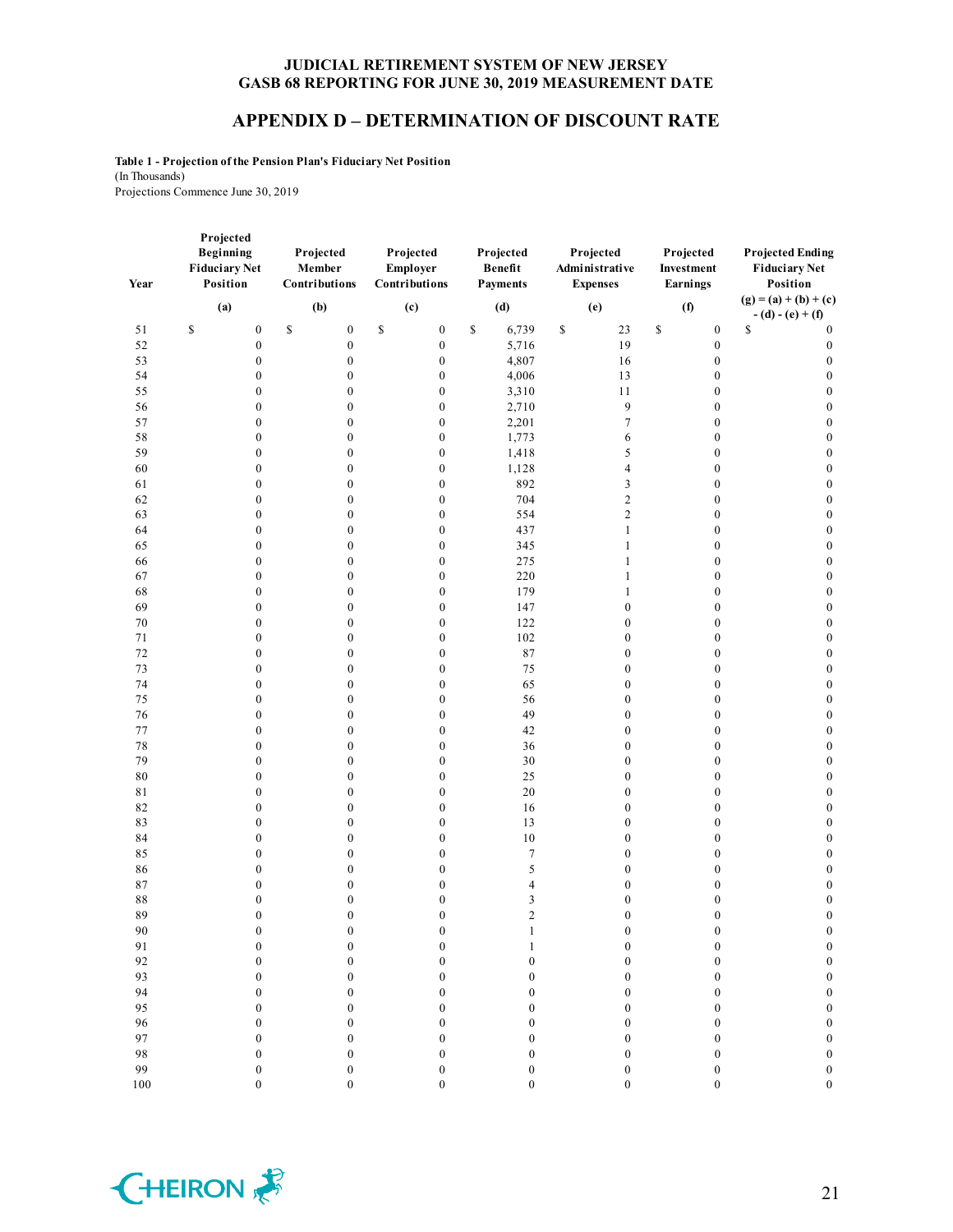#### **APPENDIX D – DETERMINATION OF DISCOUNT RATE**

**Table 2 - Actuarial Present Values of Projected Benefit Payments**

(In Thousands)

Projections Commence June 30, 2019

\* From Table 1 - Projection of the Pension Plan's Fiduciary Net Position, column (a)

\*\* From Table 1 - Projection of the Pension Plan's Fiduciary Net Position, column (d)

| Year<br>(a)    | Projected<br>Beginning<br><b>Fiduciary Net</b><br>Position*<br>(b) | Projected<br><b>Benefit Payments</b><br>for current Plan<br>participants**<br>(c) | "Funded" Portion of<br><b>Benefit Payments</b><br>$(d) = (c)$ if $(b) >= (c)$ | "Unfunded"<br>Portion of<br>Benefit<br><b>Payments</b><br>$(e) = (c) - (d)$ | <b>Present Value of</b><br>"Funded" Benefit<br><b>Payments</b><br>$(f) = (d) /$ | <b>Present Value of</b><br>"Unfunded" Benefit<br><b>Payments</b><br>$(g) = (e) /$ | <b>Present Value of</b><br><b>Benefit Payments</b><br><b>Using the Single</b><br><b>Discount Rate</b><br>$(h) = (c) /$ |
|----------------|--------------------------------------------------------------------|-----------------------------------------------------------------------------------|-------------------------------------------------------------------------------|-----------------------------------------------------------------------------|---------------------------------------------------------------------------------|-----------------------------------------------------------------------------------|------------------------------------------------------------------------------------------------------------------------|
|                |                                                                    |                                                                                   |                                                                               |                                                                             | $(1+7.00\%)^{\wedge}[(a) - .5]$                                                 | $(1+3.50\%)$ <sup>^</sup> [(a) - .5]                                              | $(1+4.07\%)$ <sup>^</sup> [(a) - .5]                                                                                   |
| $\mathbf{1}$   | S<br>157,864                                                       | \$<br>62,962                                                                      | \$<br>62,962                                                                  | \$<br>$\boldsymbol{0}$                                                      | S<br>60,868                                                                     | S<br>$\mathbf{0}$                                                                 | S<br>61,719                                                                                                            |
| $\overline{2}$ | 151,043                                                            | 65,331                                                                            | 65,331                                                                        | $\boldsymbol{0}$                                                            | 59,026                                                                          | $\boldsymbol{0}$                                                                  | 61,537                                                                                                                 |
| 3              | 150,068                                                            | 67,141                                                                            | 67,141                                                                        | $\boldsymbol{0}$                                                            | 56,693                                                                          | $\boldsymbol{0}$                                                                  | 60,770                                                                                                                 |
| $\overline{4}$ | 147,749                                                            | 69,162                                                                            | 69,162                                                                        | $\boldsymbol{0}$                                                            | 54,579                                                                          | $\mathbf{0}$                                                                      | 60,151                                                                                                                 |
| 5              | 145,011                                                            | 71,288                                                                            | 71,288                                                                        | $\boldsymbol{0}$                                                            | 52,576                                                                          | $\mathbf{0}$                                                                      | 59,576                                                                                                                 |
| 6              | 140,526                                                            | 73,292                                                                            | 73,292                                                                        | $\mathbf{0}$                                                                | 50,518                                                                          | $\mathbf{0}$                                                                      | 58,856                                                                                                                 |
| 7              | 134,155                                                            | 75,461                                                                            | 75,461                                                                        | $\boldsymbol{0}$                                                            | 48,610                                                                          | $\boldsymbol{0}$                                                                  | 58,229                                                                                                                 |
| $\,$ 8 $\,$    | 125,563                                                            | 77,602                                                                            | 77,602                                                                        | $\boldsymbol{0}$                                                            | 46,719                                                                          | $\boldsymbol{0}$                                                                  | 57,539                                                                                                                 |
| 9              | 114,409                                                            | 79,430                                                                            | 79,430                                                                        | $\mathbf{0}$                                                                | 44,691                                                                          | $\mathbf{0}$                                                                      | 56,592                                                                                                                 |
| 10             | 100,874                                                            | 80,971                                                                            | 80,971                                                                        | $\mathbf{0}$                                                                | 42,578                                                                          | $\mathbf{0}$                                                                      | 55,434                                                                                                                 |
| 11             | 85,145                                                             | 81,903                                                                            | 81,903                                                                        | $\mathbf{0}$                                                                | 40,251                                                                          | $\mathbf{0}$                                                                      | 53,881                                                                                                                 |
| 12             | 68,014                                                             | 83,185                                                                            | 68,014                                                                        | 15,171                                                                      | 31,238                                                                          | 10,214                                                                            | 52,584                                                                                                                 |
| 13             | $\boldsymbol{0}$<br>$\boldsymbol{0}$                               | 84,463                                                                            | $\boldsymbol{0}$<br>$\boldsymbol{0}$                                          | 84,463                                                                      | $\boldsymbol{0}$<br>$\boldsymbol{0}$                                            | 54,943                                                                            | 51,304                                                                                                                 |
| 14<br>15       | $\boldsymbol{0}$                                                   | 85,736                                                                            | $\boldsymbol{0}$                                                              | 85,736                                                                      | $\boldsymbol{0}$                                                                | 53,885                                                                            | 50,042                                                                                                                 |
| 16             | $\mathbf{0}$                                                       | 86,434<br>86,507                                                                  | $\mathbf{0}$                                                                  | 86,434<br>86,507                                                            | $\mathbf{0}$                                                                    | 52,487                                                                            | 48,476                                                                                                                 |
| 17             | $\boldsymbol{0}$                                                   | 86,151                                                                            | $\boldsymbol{0}$                                                              | 86,151                                                                      | $\boldsymbol{0}$                                                                | 50,755<br>48,837                                                                  | 46,621<br>44,613                                                                                                       |
| 18             | $\boldsymbol{0}$                                                   | 85,389                                                                            | $\boldsymbol{0}$                                                              | 85,389                                                                      | $\boldsymbol{0}$                                                                | 46,768                                                                            | 42,490                                                                                                                 |
| 19             | $\boldsymbol{0}$                                                   | 84,160                                                                            | $\mathbf{0}$                                                                  | 84,160                                                                      | $\mathbf{0}$                                                                    | 44,536                                                                            | 40,241                                                                                                                 |
| 20             | $\mathbf{0}$                                                       | 82,467                                                                            | $\mathbf{0}$                                                                  | 82,467                                                                      | $\mathbf{0}$                                                                    | 42,164                                                                            | 37,890                                                                                                                 |
| 21             | $\boldsymbol{0}$                                                   | 80,749                                                                            | $\mathbf{0}$                                                                  | 80,749                                                                      | $\mathbf{0}$                                                                    | 39,890                                                                            | 35,650                                                                                                                 |
| 22             | $\boldsymbol{0}$                                                   | 78,661                                                                            | $\boldsymbol{0}$                                                              | 78,661                                                                      | $\boldsymbol{0}$                                                                | 37,544                                                                            | 33,370                                                                                                                 |
| 23             | $\boldsymbol{0}$                                                   | 76,141                                                                            | $\boldsymbol{0}$                                                              | 76,141                                                                      | $\boldsymbol{0}$                                                                | 35,112                                                                            | 31,038                                                                                                                 |
| 24             | $\boldsymbol{0}$                                                   | 73,500                                                                            | $\boldsymbol{0}$                                                              | 73,500                                                                      | $\boldsymbol{0}$                                                                | 32,748                                                                            | 28,790                                                                                                                 |
| 25             | $\mathbf{0}$                                                       | 70,626                                                                            | $\mathbf{0}$                                                                  | 70,626                                                                      | $\mathbf{0}$                                                                    | 30,404                                                                            | 26,583                                                                                                                 |
| 26             | $\mathbf{0}$                                                       | 67,593                                                                            | $\mathbf{0}$                                                                  | 67,593                                                                      | $\mathbf{0}$                                                                    | 28,114                                                                            | 24,446                                                                                                                 |
| 27             | $\boldsymbol{0}$                                                   | 64,512                                                                            | $\boldsymbol{0}$                                                              | 64,512                                                                      | $\boldsymbol{0}$                                                                | 25,925                                                                            | 22,420                                                                                                                 |
| 28             | $\boldsymbol{0}$                                                   | 61,326                                                                            | $\boldsymbol{0}$                                                              | 61,326                                                                      | $\boldsymbol{0}$                                                                | 23,811                                                                            | 20,479                                                                                                                 |
| 29             | $\boldsymbol{0}$                                                   | 58,108                                                                            | $\boldsymbol{0}$                                                              | 58,108                                                                      | $\boldsymbol{0}$                                                                | 21,799                                                                            | 18,646                                                                                                                 |
| 30             | $\mathbf{0}$                                                       | 54,878                                                                            | $\mathbf{0}$                                                                  | 54,878                                                                      | $\mathbf{0}$                                                                    | 19,891                                                                            | 16,921                                                                                                                 |
| 31             | $\boldsymbol{0}$                                                   | 51,700                                                                            | $\mathbf{0}$                                                                  | 51,700                                                                      | $\mathbf{0}$                                                                    | 18,106                                                                            | 15,318                                                                                                                 |
| 32             | $\boldsymbol{0}$                                                   | 48,565                                                                            | $\boldsymbol{0}$                                                              | 48,565                                                                      | $\boldsymbol{0}$                                                                | 16,432                                                                            | 13,827                                                                                                                 |
| 33             | $\boldsymbol{0}$                                                   | 45,459                                                                            | $\mathbf{0}$                                                                  | 45,459                                                                      | $\boldsymbol{0}$                                                                | 14,861                                                                            | 12,436                                                                                                                 |
| 34             | $\boldsymbol{0}$                                                   | 42,444                                                                            | $\boldsymbol{0}$                                                              | 42,444                                                                      | $\boldsymbol{0}$                                                                | 13,407                                                                            | 11,158                                                                                                                 |
| 35             | $\mathbf{0}$                                                       | 39,474                                                                            | $\mathbf{0}$                                                                  | 39,474                                                                      | $\mathbf{0}$                                                                    | 12,047                                                                            | 9,971                                                                                                                  |
| 36             | $\mathbf{0}$                                                       | 36,589                                                                            | $\mathbf{0}$                                                                  | 36,589                                                                      | $\mathbf{0}$                                                                    | 10,789                                                                            | 8,881                                                                                                                  |
| 37             | $\boldsymbol{0}$                                                   | 33,796                                                                            | $\boldsymbol{0}$                                                              | 33,796                                                                      | $\boldsymbol{0}$                                                                | 9,628                                                                             | 7,882                                                                                                                  |
| 38             | $\boldsymbol{0}$                                                   | 31,101                                                                            | $\boldsymbol{0}$                                                              | 31,101                                                                      | $\boldsymbol{0}$                                                                | 8,561                                                                             | 6,970                                                                                                                  |
| 39             | $\boldsymbol{0}$                                                   | 28,510                                                                            | $\mathbf{0}$                                                                  | 28,510                                                                      | $\boldsymbol{0}$                                                                | 7,582                                                                             | 6,140                                                                                                                  |
| 40             | $\boldsymbol{0}$                                                   | 26,029                                                                            | $\mathbf{0}$                                                                  | 26,029                                                                      | $\boldsymbol{0}$                                                                | 6,688                                                                             | 5,386                                                                                                                  |
| 41             | $\mathbf{0}$                                                       | 23,661                                                                            | $\mathbf{0}$                                                                  | 23,661                                                                      | $\mathbf{0}$                                                                    | 5,874                                                                             | 4,705                                                                                                                  |
| 42             | $\boldsymbol{0}$                                                   | 21,413                                                                            | $\boldsymbol{0}$                                                              | 21,413                                                                      | $\boldsymbol{0}$                                                                | 5,136                                                                             | 4,091                                                                                                                  |
| 43             | $\boldsymbol{0}$                                                   | 19,286                                                                            | $\boldsymbol{0}$                                                              | 19,286                                                                      | $\boldsymbol{0}$                                                                | 4,470                                                                             | 3,541                                                                                                                  |
| 44             | $\boldsymbol{0}$                                                   | 17,282                                                                            | $\mathbf{0}$                                                                  | 17,282                                                                      | $\boldsymbol{0}$                                                                | 3,870                                                                             | 3,049                                                                                                                  |
| 45             | $\boldsymbol{0}$                                                   | 15,404                                                                            | $\mathbf{0}$                                                                  | 15,404                                                                      | $\mathbf{0}$                                                                    | 3,333                                                                             | 2,611                                                                                                                  |
| 46             | $\mathbf{0}$                                                       | 13,651                                                                            | $\mathbf{0}$                                                                  | 13,651                                                                      | $\mathbf{0}$                                                                    | 2,853                                                                             | 2,224                                                                                                                  |
| 47             | $\boldsymbol{0}$                                                   | 12,023                                                                            | $\boldsymbol{0}$                                                              | 12,023                                                                      | $\boldsymbol{0}$                                                                | 2,428                                                                             | 1,882                                                                                                                  |
| 48             | $\boldsymbol{0}$                                                   | 10,519                                                                            | $\mathbf{0}$                                                                  | 10,519                                                                      | $\boldsymbol{0}$                                                                | 2,053                                                                             | 1,582                                                                                                                  |
| 49             | $\boldsymbol{0}$                                                   | 9,139                                                                             | $\mathbf{0}$                                                                  | 9,139                                                                       | $\mathbf{0}$                                                                    | 1,723                                                                             | 1,321                                                                                                                  |
| 50             | $\theta$                                                           | 7,879                                                                             | $\Omega$                                                                      | 7,879                                                                       | $\theta$                                                                        | 1,435                                                                             | 1,094                                                                                                                  |

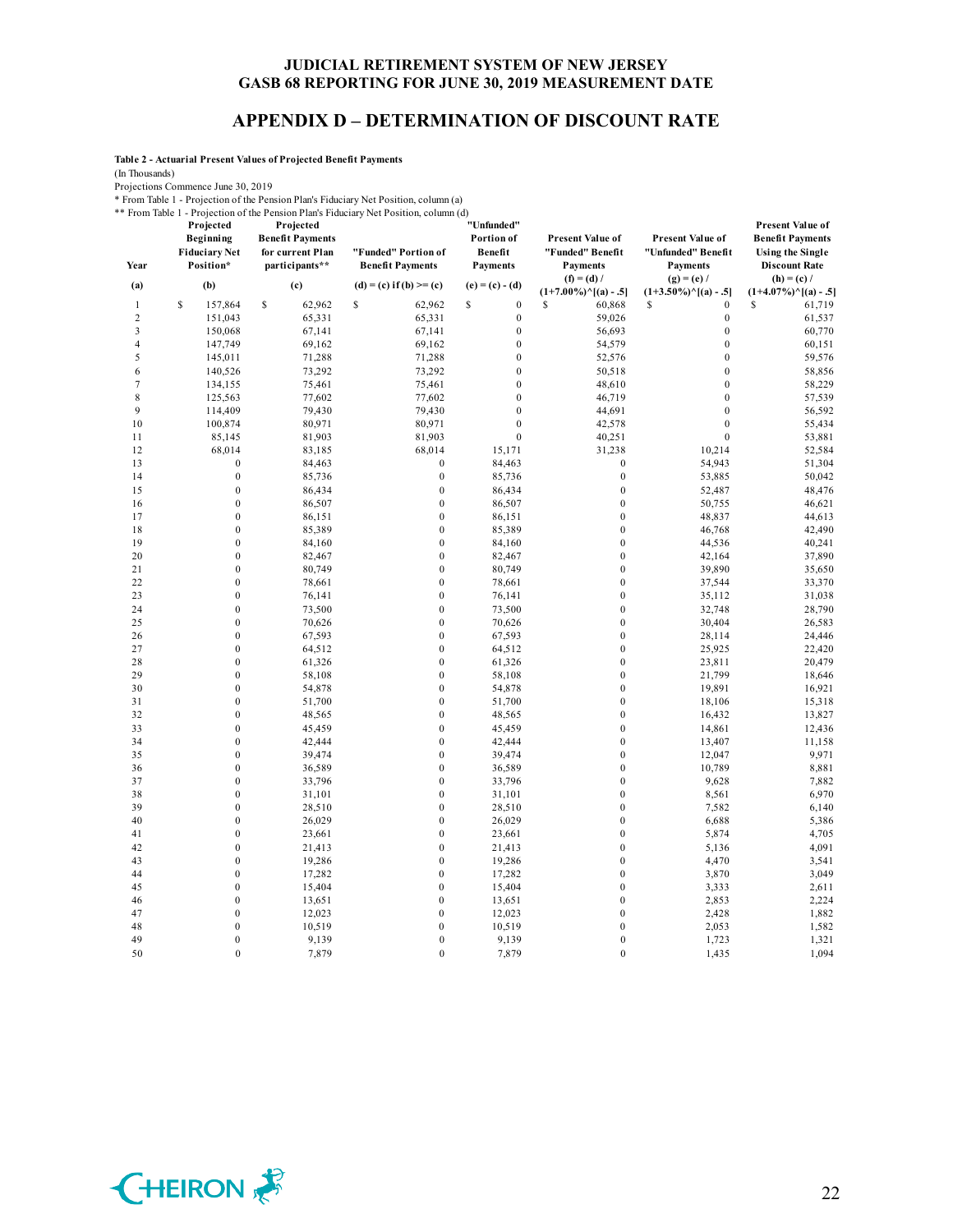#### **APPENDIX D – DETERMINATION OF DISCOUNT RATE**

**Table 2 - Actuarial Present Values of Projected Benefit Payments**

(In Thousands)

Projections Commence June 30, 2019

\* From Table 1 - Projection of the Pension Plan's Fiduciary Net Position, column (a)

\*\* From Table 1 - Projection of the Pension Plan's Fiduciary Net Position, column (d)

| Year     | Projected<br>Beginning<br><b>Fiduciary Net</b><br>Position* | Projected<br><b>Benefit Payments</b><br>for current Plan<br>participants** | From Table 1 - Projection of the Pension Plan's Figuerary Net Position, column (d)<br>"Funded" Portion of<br><b>Benefit Payments</b> | "Unfunded"<br>Portion of<br>Benefit<br><b>Payments</b> | <b>Present Value of</b><br>"Funded" Benefit<br><b>Payments</b> | Present Value of<br>"Unfunded" Benefit<br><b>Payments</b> | Present Value of<br><b>Benefit Payments</b><br><b>Using the Single</b><br><b>Discount Rate</b> |
|----------|-------------------------------------------------------------|----------------------------------------------------------------------------|--------------------------------------------------------------------------------------------------------------------------------------|--------------------------------------------------------|----------------------------------------------------------------|-----------------------------------------------------------|------------------------------------------------------------------------------------------------|
| (a)      | (b)                                                         | (c)                                                                        | $(d) = (c)$ if $(b) >= (c)$                                                                                                          | $(e) = (c) - (d)$                                      | $(f) = (d) /$<br>$(1+7.00\%)$ <sup>^</sup> [(a) - .5]          | $(g) = (e) /$<br>$(1+3.50\%)$ <sup>^</sup> [(a) - .5]     | $(h) = (c) /$<br>$(1+4.07\%)$ <sup>^</sup> [(a) - .5]                                          |
| 51       | \$<br>$\boldsymbol{0}$                                      | \$<br>6,739                                                                | \$<br>$\boldsymbol{0}$                                                                                                               | \$<br>6,739                                            | \$<br>$\boldsymbol{0}$                                         | s<br>1,186                                                | 899<br>\$                                                                                      |
| 52       | $\boldsymbol{0}$                                            | 5,716                                                                      | $\boldsymbol{0}$                                                                                                                     | 5,716                                                  | $\boldsymbol{0}$                                               | 972                                                       | 733                                                                                            |
| 53       | $\boldsymbol{0}$                                            | 4,807                                                                      | $\boldsymbol{0}$                                                                                                                     | 4,807                                                  | $\boldsymbol{0}$                                               | 790                                                       | 592                                                                                            |
| 54       | $\boldsymbol{0}$                                            | 4,006                                                                      | $\boldsymbol{0}$                                                                                                                     | 4,006                                                  | $\boldsymbol{0}$                                               | 636                                                       | 474                                                                                            |
| 55       | $\boldsymbol{0}$                                            | 3,310                                                                      | $\boldsymbol{0}$                                                                                                                     | 3,310                                                  | $\boldsymbol{0}$                                               | 508                                                       | 377                                                                                            |
| 56       | $\boldsymbol{0}$                                            | 2,710                                                                      | $\boldsymbol{0}$                                                                                                                     | 2,710                                                  | $\boldsymbol{0}$                                               | 402                                                       | 296                                                                                            |
| 57       | $\boldsymbol{0}$                                            | 2,201                                                                      | $\boldsymbol{0}$                                                                                                                     | 2,201                                                  | $\boldsymbol{0}$                                               | 315                                                       | 231                                                                                            |
| 58       | $\boldsymbol{0}$                                            | 1,773                                                                      | $\mathbf{0}$                                                                                                                         | 1,773                                                  | $\mathbf{0}$                                                   | 245                                                       | 179                                                                                            |
| 59       | $\boldsymbol{0}$                                            | 1,418                                                                      | $\boldsymbol{0}$                                                                                                                     | 1,418                                                  | $\boldsymbol{0}$                                               | 190                                                       | 138                                                                                            |
| 60       | $\boldsymbol{0}$                                            | 1,128                                                                      | $\boldsymbol{0}$                                                                                                                     | 1,128                                                  | $\boldsymbol{0}$                                               | 146                                                       | 105                                                                                            |
| 61       | $\boldsymbol{0}$                                            | 892                                                                        | $\boldsymbol{0}$                                                                                                                     | 892                                                    | $\boldsymbol{0}$                                               | 111                                                       | 80                                                                                             |
| 62       | $\boldsymbol{0}$                                            | 704                                                                        | $\boldsymbol{0}$                                                                                                                     | 704                                                    | $\boldsymbol{0}$                                               | 85                                                        | 61                                                                                             |
| 63       | $\boldsymbol{0}$                                            | 554                                                                        | $\boldsymbol{0}$                                                                                                                     | 554                                                    | $\boldsymbol{0}$                                               | 65                                                        | 46                                                                                             |
| 64       | $\boldsymbol{0}$                                            | 437                                                                        | $\boldsymbol{0}$                                                                                                                     | 437                                                    | $\boldsymbol{0}$                                               | 49                                                        | 35                                                                                             |
| 65       | $\boldsymbol{0}$                                            | 345                                                                        | $\boldsymbol{0}$                                                                                                                     | 345                                                    | $\boldsymbol{0}$                                               | 38                                                        | 26                                                                                             |
| 66       | $\boldsymbol{0}$                                            | 275                                                                        | $\boldsymbol{0}$                                                                                                                     | 275                                                    | $\boldsymbol{0}$                                               | 29                                                        | 20                                                                                             |
| 67       | $\boldsymbol{0}$                                            | 220                                                                        | $\boldsymbol{0}$                                                                                                                     | 220                                                    | $\boldsymbol{0}$                                               | 22                                                        | 16                                                                                             |
| 68       | $\boldsymbol{0}$                                            | 179                                                                        | $\mathbf{0}$                                                                                                                         | 179                                                    | $\boldsymbol{0}$                                               | 18                                                        | 12                                                                                             |
| 69       | $\boldsymbol{0}$                                            | 147                                                                        | $\boldsymbol{0}$                                                                                                                     | 147                                                    | $\boldsymbol{0}$                                               | 14                                                        | 10                                                                                             |
| 70       | $\boldsymbol{0}$                                            | 122                                                                        | $\boldsymbol{0}$                                                                                                                     | 122                                                    | $\boldsymbol{0}$                                               | 11                                                        | $\,$ 8 $\,$                                                                                    |
| 71       | $\boldsymbol{0}$                                            | 102                                                                        | $\boldsymbol{0}$                                                                                                                     | 102                                                    | $\boldsymbol{0}$                                               | 9                                                         | 6                                                                                              |
| 72       | $\boldsymbol{0}$                                            | 87                                                                         | $\boldsymbol{0}$                                                                                                                     | 87                                                     | $\boldsymbol{0}$                                               | $\tau$                                                    | 5                                                                                              |
| 73       | $\boldsymbol{0}$                                            | 75                                                                         | $\boldsymbol{0}$                                                                                                                     | 75                                                     | $\boldsymbol{0}$                                               | 6                                                         | $\overline{4}$                                                                                 |
| 74       | $\boldsymbol{0}$                                            | 65                                                                         | $\mathbf{0}$                                                                                                                         | 65                                                     | $\mathbf{0}$                                                   | 5                                                         | $\ensuremath{\mathfrak{Z}}$                                                                    |
| 75       | $\boldsymbol{0}$                                            | 56                                                                         | $\boldsymbol{0}$                                                                                                                     | 56                                                     | $\boldsymbol{0}$                                               | $\overline{4}$                                            | $\mathfrak{Z}$                                                                                 |
| 76       | $\boldsymbol{0}$                                            | 49                                                                         | $\boldsymbol{0}$                                                                                                                     | 49                                                     | $\boldsymbol{0}$                                               | $\overline{4}$                                            | $\sqrt{2}$                                                                                     |
| 77       | $\boldsymbol{0}$                                            | 42                                                                         | $\boldsymbol{0}$                                                                                                                     | 42                                                     | $\boldsymbol{0}$                                               | 3                                                         | $\sqrt{2}$                                                                                     |
| 78       | $\boldsymbol{0}$                                            | 36                                                                         | $\boldsymbol{0}$                                                                                                                     | 36                                                     | $\boldsymbol{0}$                                               | $\sqrt{2}$                                                | $\sqrt{2}$                                                                                     |
| 79       | $\mathbf{0}$                                                | 30                                                                         | $\mathbf{0}$                                                                                                                         | 30                                                     | $\mathbf{0}$                                                   | $\overline{c}$                                            | $\mathbf{1}$                                                                                   |
| 80       | $\mathbf{0}$                                                | 25                                                                         | $\mathbf{0}$                                                                                                                         | 25                                                     | $\mathbf{0}$                                                   | $\overline{c}$                                            | $1\,$                                                                                          |
| 81       | $\boldsymbol{0}$                                            | 20                                                                         | $\mathbf{0}$                                                                                                                         | 20                                                     | $\boldsymbol{0}$                                               | $\mathbf{1}$                                              | $\mathbf{1}$                                                                                   |
| 82       | $\boldsymbol{0}$                                            | 16                                                                         | $\boldsymbol{0}$                                                                                                                     | 16                                                     | $\boldsymbol{0}$                                               | 1                                                         | $\mathbf{1}$                                                                                   |
| 83       | $\boldsymbol{0}$                                            | 13                                                                         | $\boldsymbol{0}$                                                                                                                     | 13                                                     | $\boldsymbol{0}$                                               | 1                                                         | $\boldsymbol{0}$                                                                               |
| 84       | $\boldsymbol{0}$                                            | 10                                                                         | $\mathbf{0}$                                                                                                                         | 10                                                     | $\mathbf{0}$                                                   | $\mathbf{1}$                                              | $\boldsymbol{0}$                                                                               |
| 85       | $\mathbf{0}$                                                | $\tau$                                                                     | $\mathbf{0}$                                                                                                                         | $\tau$                                                 | $\mathbf{0}$                                                   | $\overline{0}$                                            | $\boldsymbol{0}$                                                                               |
| 86<br>87 | $\boldsymbol{0}$<br>$\boldsymbol{0}$                        | 5<br>$\overline{4}$                                                        | $\boldsymbol{0}$<br>$\boldsymbol{0}$                                                                                                 | 5<br>4                                                 | $\boldsymbol{0}$<br>$\boldsymbol{0}$                           | $\mathbf{0}$<br>$\mathbf{0}$                              | $\boldsymbol{0}$<br>$\boldsymbol{0}$                                                           |
|          | $\boldsymbol{0}$                                            | $\overline{\mathbf{3}}$                                                    | $\boldsymbol{0}$                                                                                                                     | 3                                                      | $\boldsymbol{0}$                                               | $\boldsymbol{0}$                                          | $\boldsymbol{0}$                                                                               |
| 88<br>89 | $\mathbf{0}$                                                | $\overline{c}$                                                             | $\mathbf{0}$                                                                                                                         | $\overline{c}$                                         | $\mathbf{0}$                                                   | $\boldsymbol{0}$                                          | $\boldsymbol{0}$                                                                               |
| 90       | $\mathbf{0}$                                                | $\mathbf{1}$                                                               | $\mathbf{0}$                                                                                                                         | 1                                                      | $\mathbf{0}$                                                   | $\boldsymbol{0}$                                          | $\boldsymbol{0}$                                                                               |
| 91       | $\boldsymbol{0}$                                            | $\mathbf{1}$                                                               | $\boldsymbol{0}$                                                                                                                     | $\mathbf{1}$                                           | $\boldsymbol{0}$                                               | $\boldsymbol{0}$                                          | $\boldsymbol{0}$                                                                               |
| 92       | $\boldsymbol{0}$                                            | $\boldsymbol{0}$                                                           | $\boldsymbol{0}$                                                                                                                     | $\boldsymbol{0}$                                       | $\boldsymbol{0}$                                               | $\boldsymbol{0}$                                          | $\boldsymbol{0}$                                                                               |
| 93       | $\boldsymbol{0}$                                            | $\boldsymbol{0}$                                                           | $\boldsymbol{0}$                                                                                                                     | $\boldsymbol{0}$                                       | $\boldsymbol{0}$                                               | $\overline{0}$                                            | $\mathbf{0}$                                                                                   |
| 94       | $\boldsymbol{0}$                                            | $\boldsymbol{0}$                                                           | $\boldsymbol{0}$                                                                                                                     | $\boldsymbol{0}$                                       | $\boldsymbol{0}$                                               | $\boldsymbol{0}$                                          | $\boldsymbol{0}$                                                                               |
| 95       | $\mathbf{0}$                                                | $\boldsymbol{0}$                                                           | $\mathbf{0}$                                                                                                                         | $\boldsymbol{0}$                                       | $\boldsymbol{0}$                                               | $\mathbf{0}$                                              | $\boldsymbol{0}$                                                                               |
| 96       | $\boldsymbol{0}$                                            | $\boldsymbol{0}$                                                           | $\boldsymbol{0}$                                                                                                                     | $\boldsymbol{0}$                                       | $\boldsymbol{0}$                                               | $\boldsymbol{0}$                                          | $\boldsymbol{0}$                                                                               |
| 97       | $\boldsymbol{0}$                                            | $\boldsymbol{0}$                                                           | $\boldsymbol{0}$                                                                                                                     | $\boldsymbol{0}$                                       | $\boldsymbol{0}$                                               | $\boldsymbol{0}$                                          | $\boldsymbol{0}$                                                                               |
| 98       | $\boldsymbol{0}$                                            | $\boldsymbol{0}$                                                           | $\boldsymbol{0}$                                                                                                                     | $\boldsymbol{0}$                                       | $\boldsymbol{0}$                                               | $\overline{0}$                                            | $\boldsymbol{0}$                                                                               |
| 99       | $\boldsymbol{0}$                                            | $\boldsymbol{0}$                                                           | $\boldsymbol{0}$                                                                                                                     | $\boldsymbol{0}$                                       | $\mathbf{0}$                                                   | $\mathbf{0}$                                              | $\boldsymbol{0}$                                                                               |
| 100      | $\mathbf{0}$                                                | $\mathbf{0}$                                                               | $\mathbf{0}$                                                                                                                         | $\mathbf{0}$                                           | $\mathbf{0}$                                                   | $\overline{0}$                                            | $\mathbf{0}$                                                                                   |
|          |                                                             |                                                                            |                                                                                                                                      |                                                        | $588,346 + S$<br>$\mathbf{s}$                                  | $856,981 = S$                                             | 1,445,327                                                                                      |

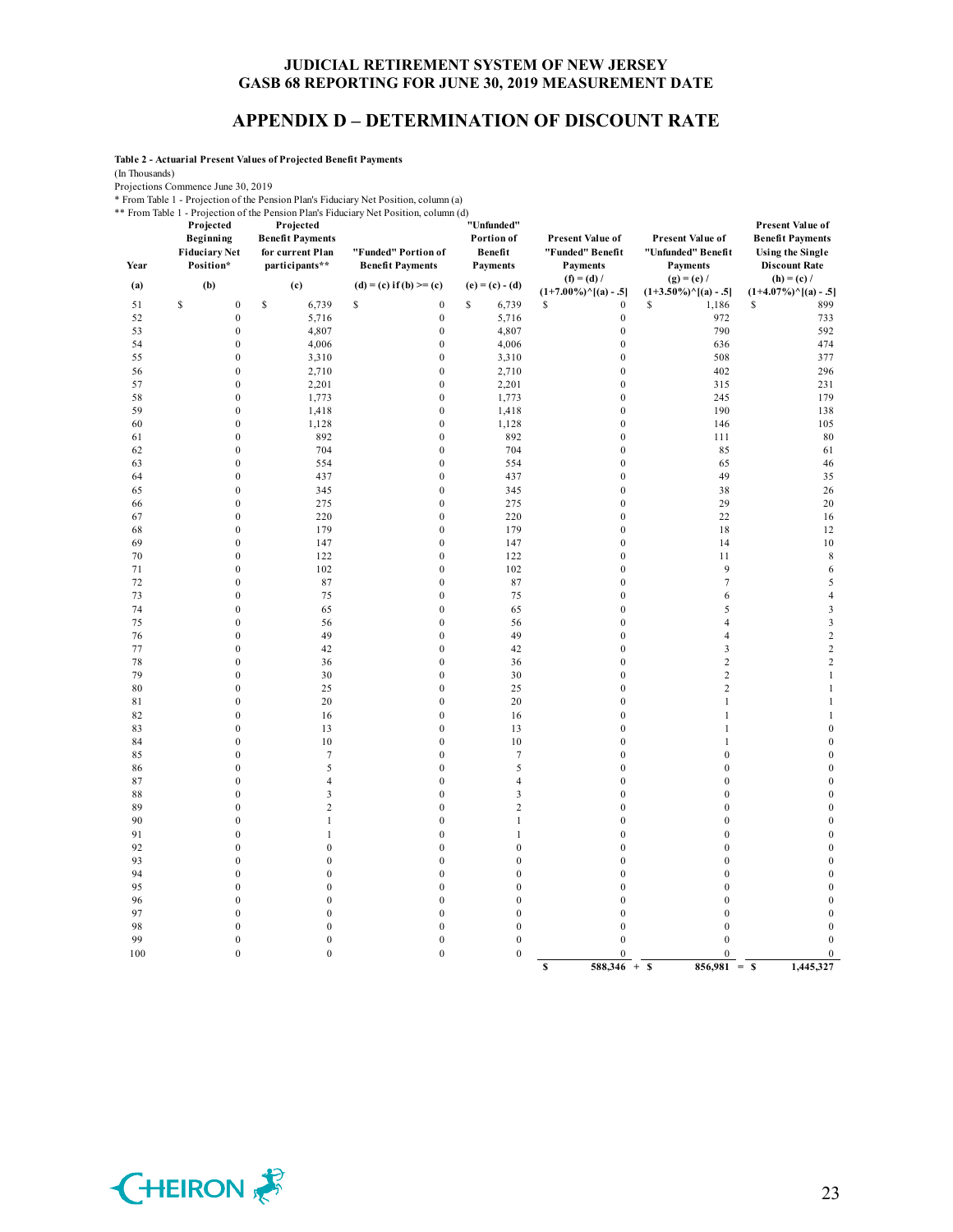## **APPENDIX E – GLOSSARY OF TERMS**

#### **1. Actuarially Determined Contribution**

A target or recommended contribution for the reporting period, determined in conformity with Actuarial Standards of Practice based on the most recent measurement available when the contribution for the reporting period was adopted.

#### **2. Actuarial Valuation Date**

The date as of which an actuarial valuation is performed. This date may be up to 24 months prior to the measurement date and up to 30 months prior to the employer's reporting date.

#### **3. Deferred Inflow of Resources**

An acquisition of net assets by a government employer that is applicable to a future reporting period. In the context of GASB 68, these are experience gains on the Total Pension Liability, assumption changes reducing the Total Pension Liability, or investment gains that are recognized in future reporting periods.

#### **4. Deferred Outflow of Resources**

A consumption of net assets by a government employer that is applicable to a future reporting period. In the context of GASB 68, these are experience losses on the Total Pension Liability, assumption changes increasing the Total Pension Liability, or investment losses that are recognized in future reporting periods.

#### **5. Entry Age Actuarial Cost Method**

The actuarial cost method required for GASB 68 calculations. Under this method, the actuarial present value of the projected benefits of each individual included in an actuarial valuation is allocated on a level basis over the earnings of the individual between entry age and assumed exit ages. The portion of this actuarial present value allocated to a valuation year is called the Service Cost. The portion of this actuarial present value not provided for at a valuation date by the actuarial present value of future service costs is called the Total Pension Liability.

#### **6. Measurement Date**

The date as of which the Total Pension Liability and Plan Fiduciary Net Position are measured. The Total Pension Liability may be projected from the Actuarial Valuation Date to the Measurement Date. The Measurement Date must be the same as the Reporting Date for the plan.